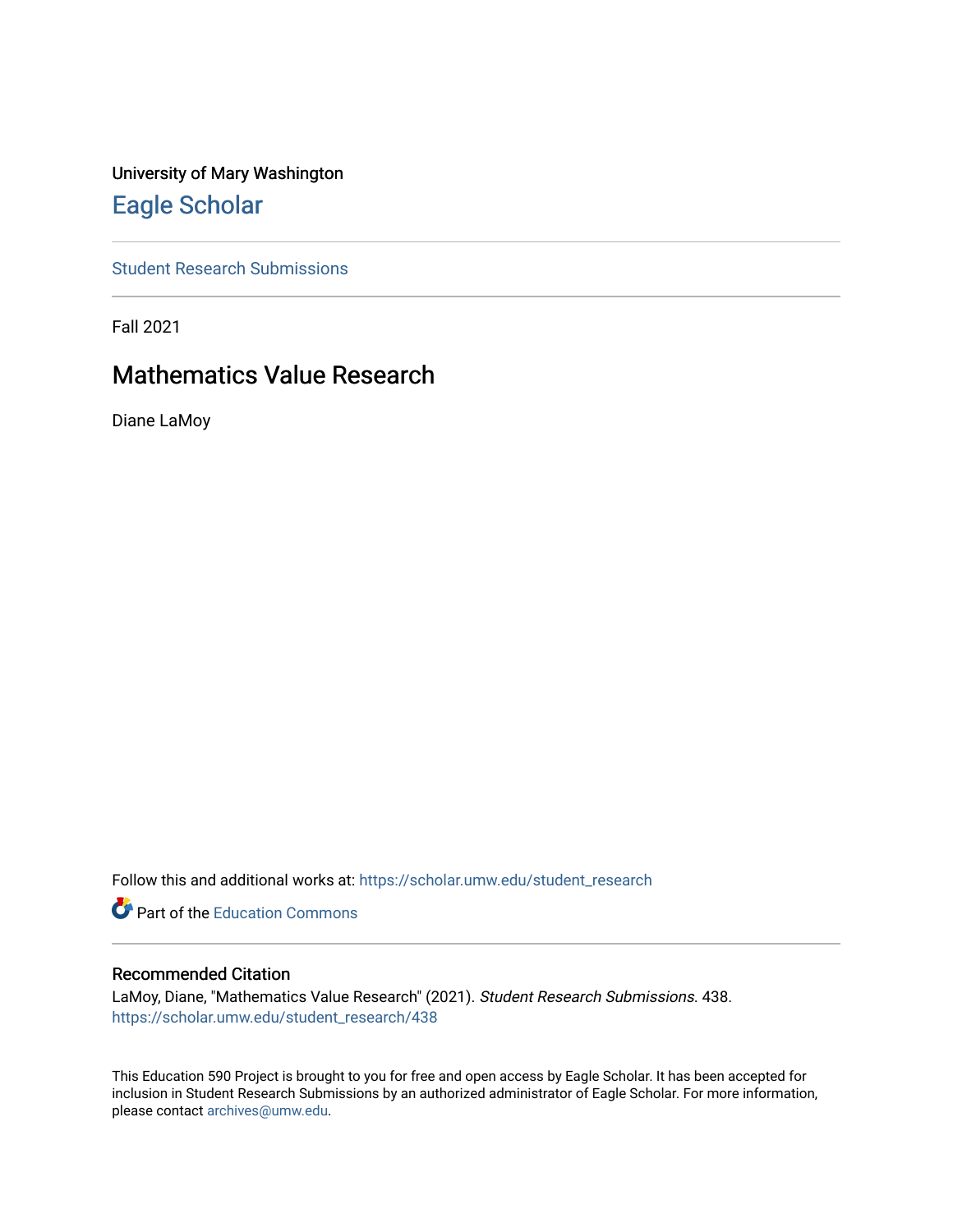**Mathematics Value Research**

Diane LaMoy

College of Education, University of Mary Washington

EDCI 590: Individual Research

Dr. Reynolds

November 24, 2021

Advisor Patricia C. Reynolds, Cd.D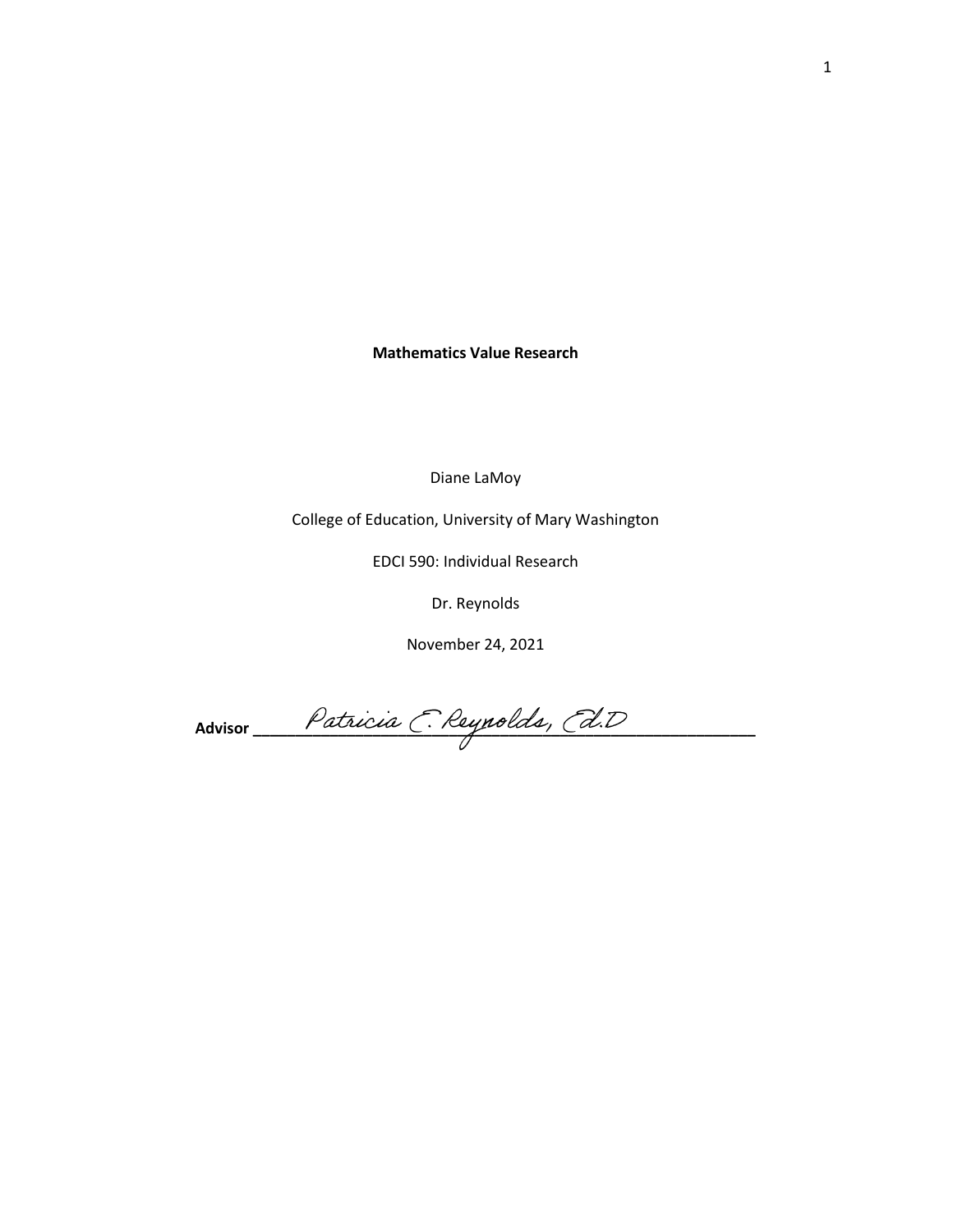#### **Abstract**

Recent research shows how significant experiential learning can be to teaching the critical application of math to real-world problems. However, there is still a lack of research regarding experiential learning and its application to real-world problems regarding the concept of value. Concepts such as value are necessary for money management to help people maximize their purchase of goods and services. Currently, math classrooms teach procedural problem-solving, which may leave students unable to apply math critically to value-related math problems. This research examined critical thinking skills through completion of a real-world question about value before and after an experiential learning activity and use a perception survey to understand if applying math changes a student's confidence about doing math. This research provides important insight into whether students would benefit from a hands-on learning approach using actual real-world scenarios to apply critical thinking to their everyday experiences.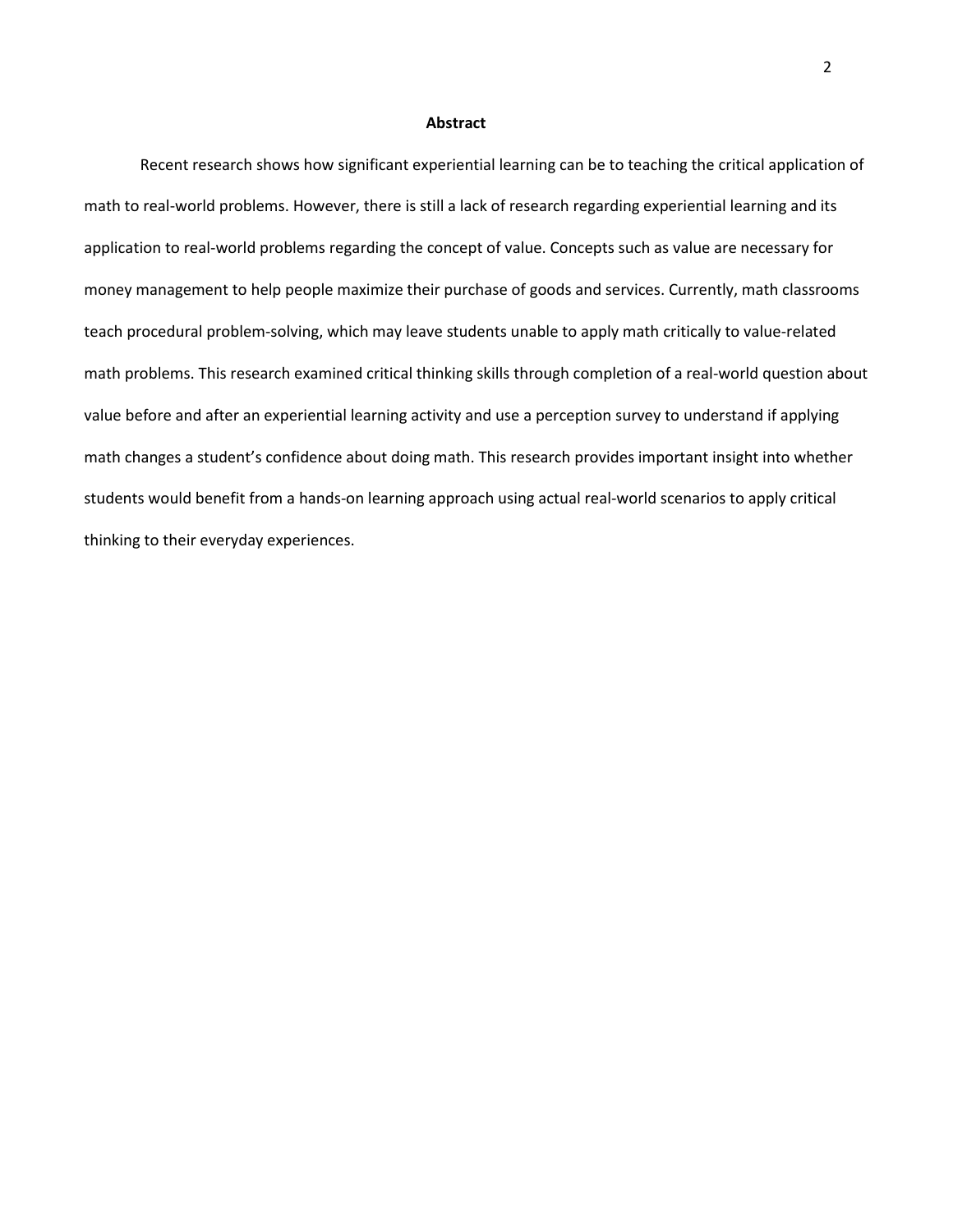#### **Introduction**

Students in the United States public schools should have basic proficiency in applying mathematics in real-world situations. However, many high school students cannot critically apply math, such as one-step equations and proportions, to real-world situations encountered in everyday life (Ambrus et al., 2019). As a result, students may be unprepared to manage their finances and perform many necessary life skills, such as determining consumer value. Currently, educators often teach math as an abstraction to solve specific problems with an algorithm or set of steps, which may not translate well to real world problem solving. Some current literature supports the use of hands-on learning, such as manipulatives, to teach critical thinking skills and aid in the application of abstract concepts to real-world situations (Althauser & Harter, 2016; Benson-O'Connor et al., 2019). For this study, I researched the effectiveness of teaching math problem solving abilities through realworld activities and its effect on math confidence in high school math students. Since this research involves working with a population of children, my experience, which involves teaching in a public school of the middle and high school level, helped me to implement an activity that posed minimal risk. My research question was as follows: How does experiential learning change student confidence, perception, and ability to solve real-world math problems?

The field of education can benefit from research that evaluates teaching methods that can enhance realworld problem solving and improving student confidence. I believe this topic is essential because, in prior experiences, students do not understand the difference in the value between buying the snacks from a vending machine and buying the snacks from a grocery store. The students knew the vending machine snacks cost less, but they did not understand the value, or per-unit cost may be less at the grocery store or in larger package sizes. While this is just one example, there are many instances for which understanding value will allow students to learn to get more for their money and be able to purchase more goods and services.

I investigated the application of linear proportions to the concept of value in a three-step process. First, I began with a survey to evaluate attitudes, perceived proficiency, and a value word problem, asking whether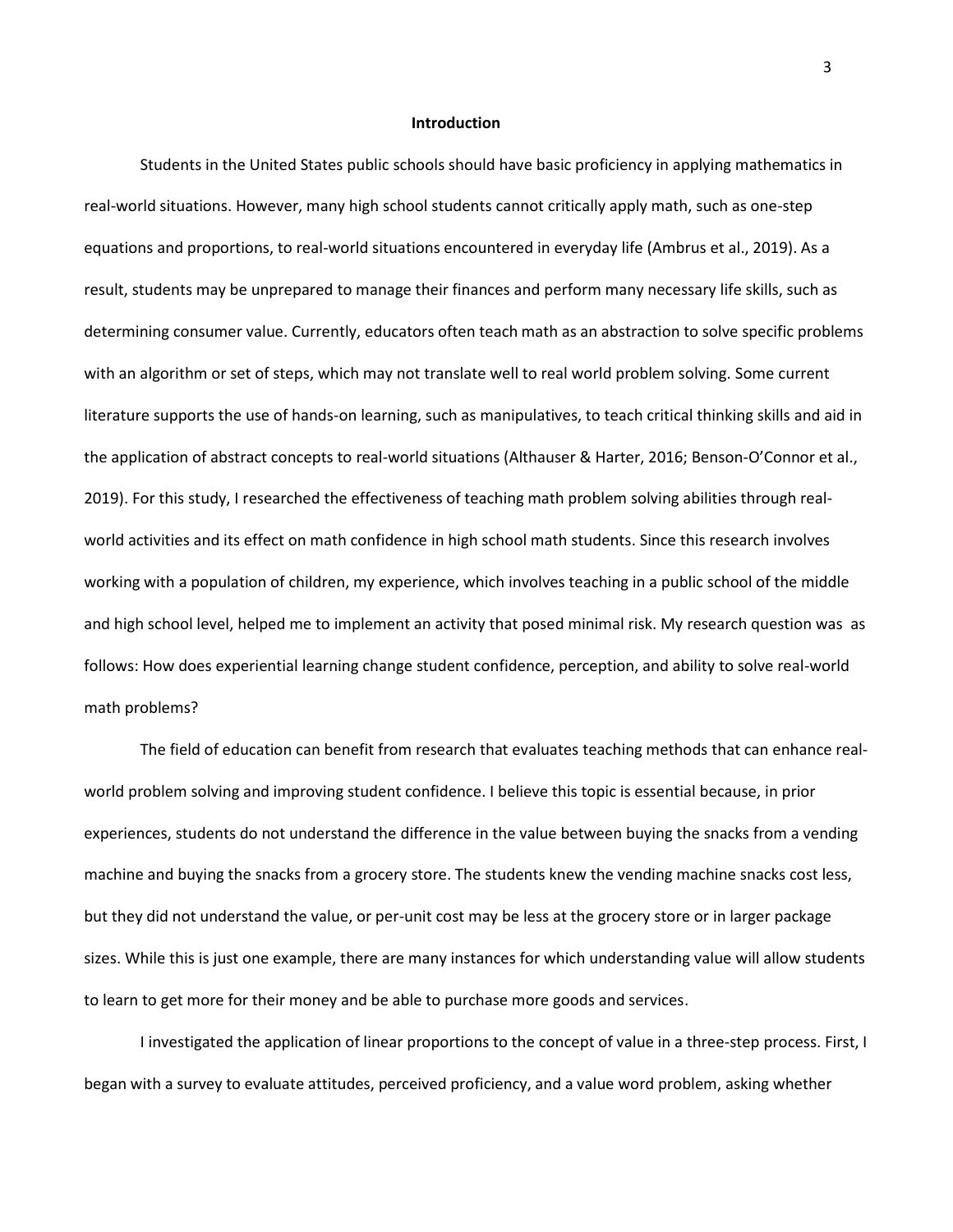buying a small package of crackers at a specific price is a better value than buying a larger box of crackers at another price. Students determined the linear proportion of cost versus quantity with two different package sizes of a consumer product. If one unit increased by consistent increments, in this case, number of items, then cost increased by a constant proportional amount. Students related these findings based on initial package size. Students began with two package sizes of an identical product and count the contents. Each student defined a base amount of product, for example, 30 or 10 crackers, and determined the cost-per-unit for each quantity. After completing the action portion of the experiment, students completed a second survey to assess changes in attitude,perceived proficiency, or ability to evaluate the value word problem. The goal of my study was to evaluate the perception of student skill and math confidence and to assess the effectiveness of action based experiential learning on the application of mathematics to real world situations. This research helps to determine the best methods for teaching real world application of math concepts.

## **Literature Review**

## **Teacher's Views of Real-World Teaching**

Olabe et al. (2014) conducted a study to determine whether student teachers agree that educators should teach mathematics with two types of problems. The first type of math problem, type A, corresponds with teaching math with a determined solution where only one answer is correct. The second type of problem, type B, consists of problems with more than one correct answer and multiple possible approaches for solutions. Survey results indicated that over 90 percent of the student teachers agree that students should solve both type A and type B math problems at the secondary level (p. 81). Respondents agreed that both types of problems exist in everyday life, and students would benefit fromeach since both types requires different cognitive processing. The results imply that most teachers agree that giving students open-ended, real-world math problems can improve students' cognitive processes (p. 81).

Benson-O'Connor et al. (2019) used math journals to evaluate students' understanding of math concepts and math applications to real-world problems. The method of the study was twofold. First, students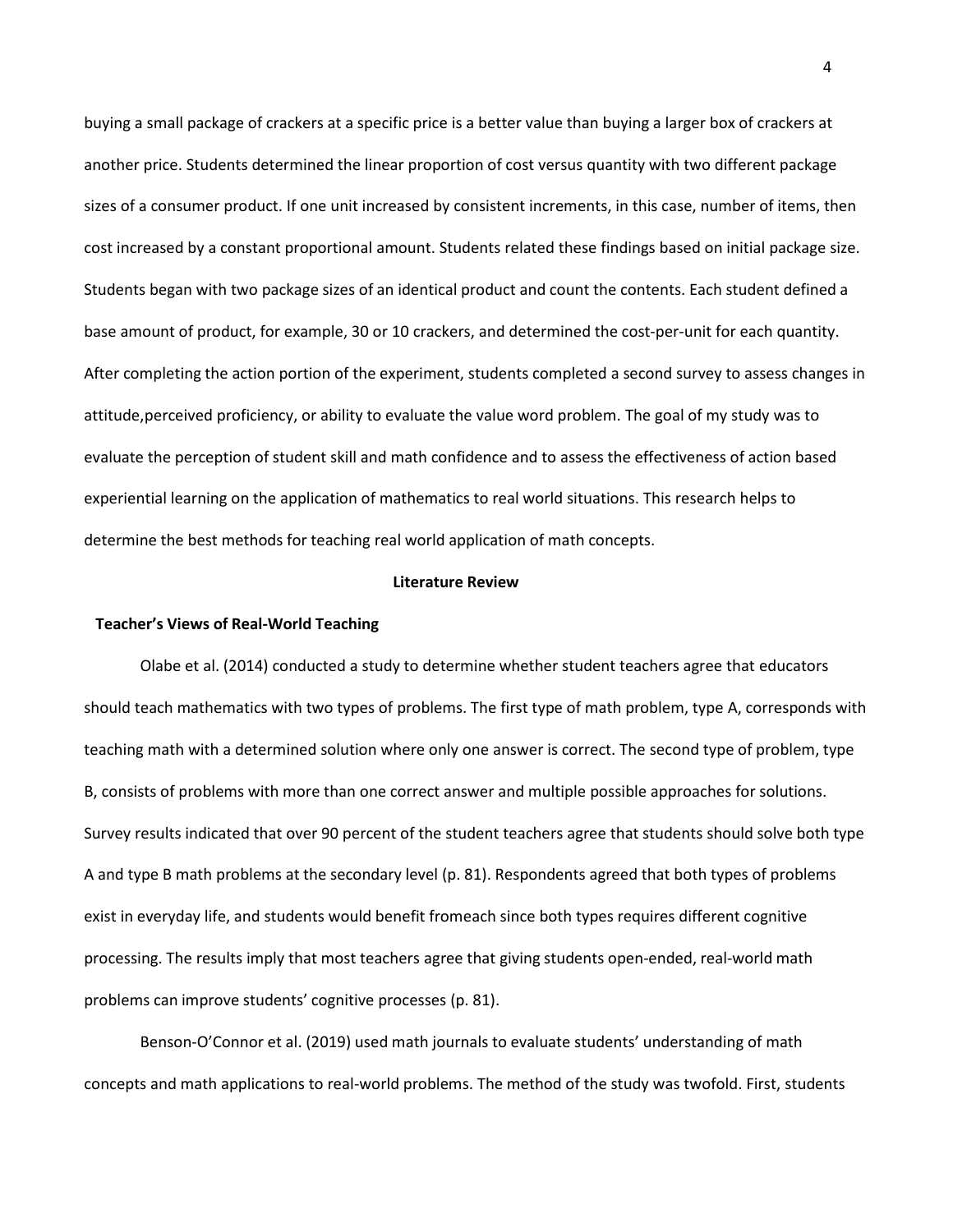kept one personal math journal describing their math struggles, and one classroom shared a math journal giving real-world examples of mathematical applications. Secondly, students answer questionnaires to measure their self-efficacy at the beginning and the end of the study. This study shows evidence that journaling helps students make a metacognitive connection to applying math to real- world applications. Benson-O'Connor et al. (2019) conclude that students, who can identify and solve real world examples, have a better understanding of mathematical concepts (pp. 16-18).

Mark Jelinek (2015) gave a comprehensive review of the skill sets required to solve real-world math problems. He asserts that teachers need to design problems with sufficient complexity to both teach and assess metacognitive understanding (pp. 15-16). His reflections note that in many educational settings, teachers reward students for identifying a type of problem, applying the appropriate steps to a solution,and determining the correct answer. Instead, teachers should reward students for performing critical analysis and taking logical steps to determine a possible realistic solution. The emphasis on the importance of translating math concepts to real-world solutions supports the view that teachers should use real-world problems designed to mirror problems found in the real-world and engage students in critical analysis.

Vos (2018), Department of Mathematical Sciences, University of Agder, defines the word *authenticity* concerning real-world mathematics teaching. She asserts that for a math problem to be authentic, it must meet two criteria, which are that the problem must have an out-of-school origin and that an expert in the field of the chosen problem must certify that the problem is authentic, that is, that the problem has real-world significance. She further explains that students are more motivated and engaged by genuine real-world math problems. She concludes that when teachers use real-world approaches, it may be necessary to authenticate the realness of a proposed classroom assignment (pp. 11-12).

## **Teaching with Manipulatives and Activities**

Buchheister et al. (2017) explain that teaching math through math games while using the Universal Design for Learning results in improving students' reasoning and problem-solving skills while allowing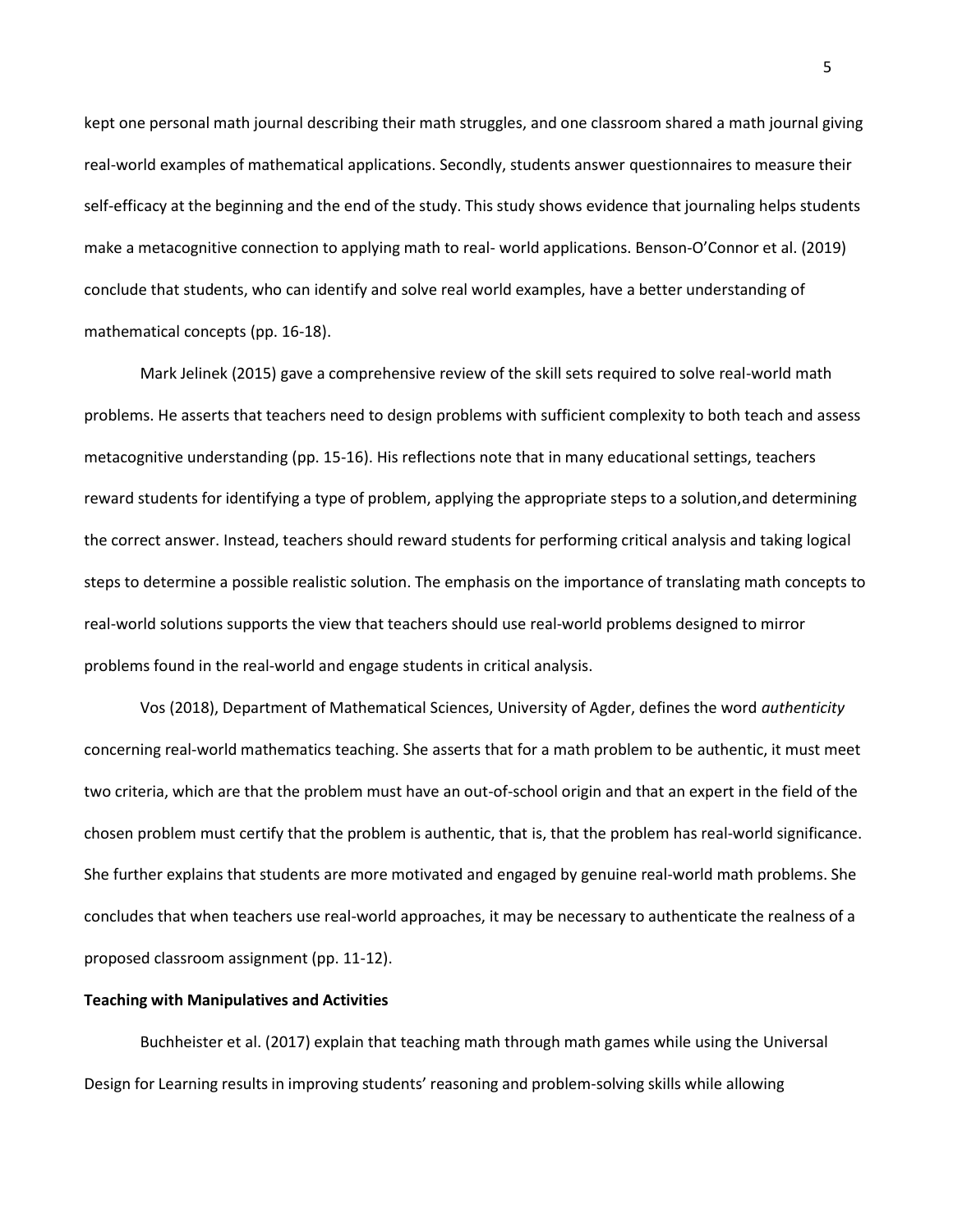differentiation (p. 12). Universal Design for Learning has three key facets: multiple modes of presentation, expression, and engagement. Cards present the information both numerically and pictorially. The gameplay encourages students to use multiple modes of expression because there are different strategies for finding and comparing the totals for every round played. Teachers can easily modify the game to allow for multiple means of engagement, or differentiation, requiring some students to only compare single-digit numbers without adding, or having other children add three numbers before comparing totals. Instead of having a worksheet with fixed equations, teachers modify games during classroom time according to each child's formatively assessed ability and interest. By playing games in groups, students learn to communicate in mathematical terms and to agree on one correct answer to determine the winner. Throughout the games, each student plans their strategies which builds reasoning and problem-solving skills.

Althauser and Harter (2016) show the effectiveness of learning economics and applied math using realworld integration of concepts through community partnerships with small local businesses. After teachers completed required training with local community business partnerships in the subject ofinterest, economics, teachers chose curricula in finance that aligned with their grade level. Students performed a pretest and a posttest to assess their proficiency in both math and economics. The results show statistically significant improvement in the grade 3 through 5 students' math problem-solving proficiency, supporting the effectiveness of teaching with authentic real-world math (pp. 115-118).

Arican (2019) investigated pre-service teachers' ability to determine proportional and inversely proportional relationships using hands-on activities and real-world word problems. Determining proportions is a critical topic that research has identified as an area with numerous educational difficulties. The data from the hands-on problem activities showed that the pre-service teachers qualitatively understood direct proportions, and to a lesser degree, inverse proportions. The real-worlddata with missing value word problems shows that pre-service teachers can master both the qualitative and quantitative concepts of both direct and inverse proportions. Arican (2019) supports theeffectiveness of using manipulatives and real-world mathematical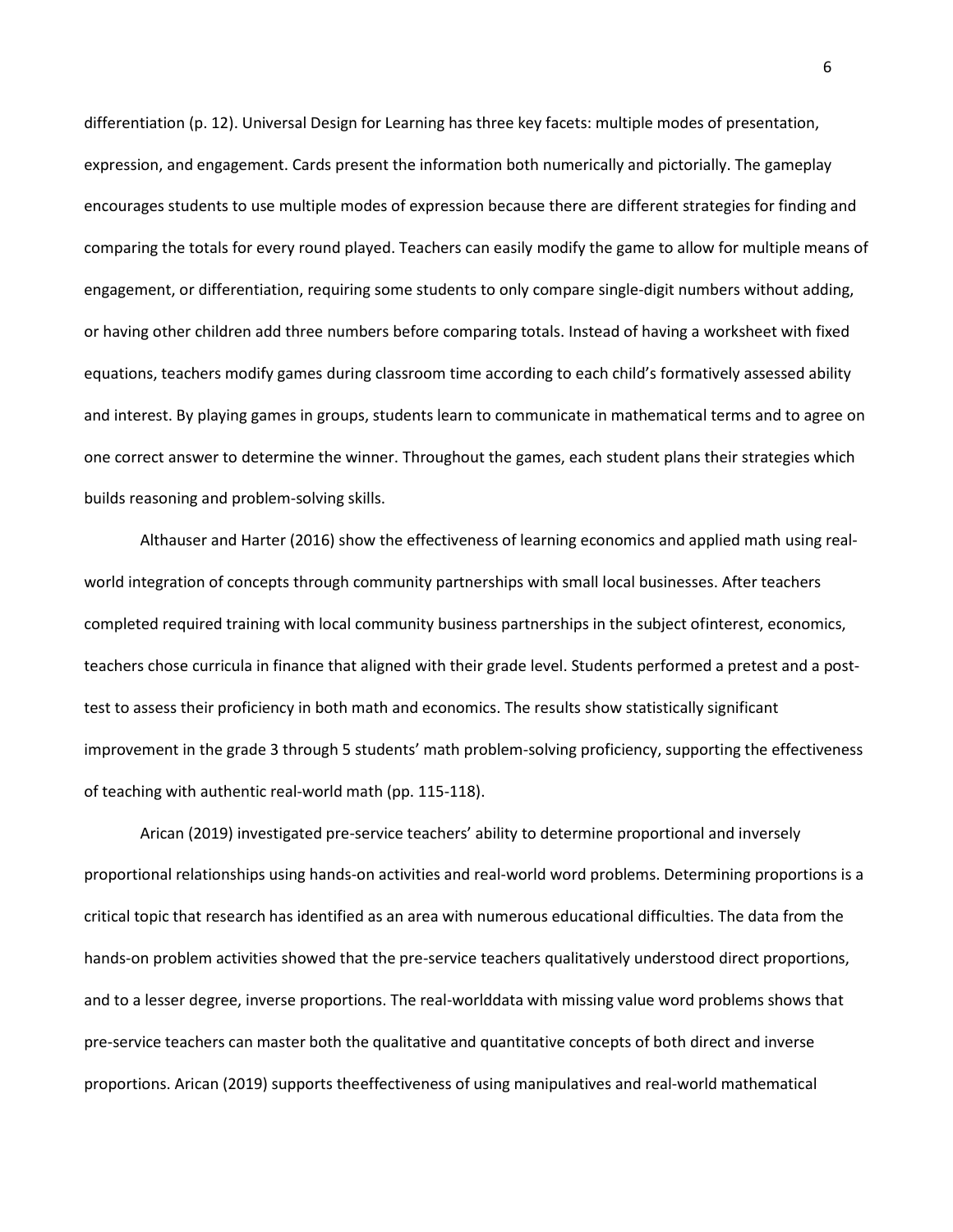applications.

Kokko et al. (2015), researchers from the University of Finland and the University of Helsinki, Finland, collected interview data from students to determine the efficacy of teaching mathematics through application to technology such as wind turbines, hybrid pedal cars, and motors. The study's outcome showed improved attitudes and understanding of mathematics as applied to technology and design (T and D) (pp. 27-29). Some researchers noted that the studies should explore mathematics as applied to multidisciplinary subjects and that limiting the scope to T and D shows a preference for STEM students. The study did use "authentic" real-world problems as defined by Vos (2018). To reach all students, further studies should include a multidisciplinary design, such as economics in Althauser and Harter (2016).

According to Suarez-Gomez and Perez-Holguin (2020), having hands-on tools to teach math concepts, specifically matrix math, improves the development of complex mathematical concepts forthe learner. Previous studies show that using LEGO Mindstorms is an effective teaching tool to teach basic principles for science, engineering, computation, and physics to K-12 learners. Here, the researcher tests the hypothesis for graduate level-students learning advanced series and sequences using a post-exercise survey. Suarez-Gomez and Perez-Holguin (2020) conclude that all student levelsimprove in metacognitive understanding and application of math concepts (p. 85). The data supports my research problem indicating that real-world teaching leads to improvements in applying math to multidisciplinary scenarios.

#### **Real-World Problems and Cognitive Reasoning**

Brito et al. (2020) present an overview of the types of reasoning skills necessary for learning mathematics and emphasizes the importance of fostering specific types of cognitive skills rather than teaching rote memorization of problem-solving algorithms. She identified two skills for improving mathematical ability: working memory and fluid reasoning. Working memory allows the student to keeppieces of information in short-term memory to explore connections between different facts. Fluid reasoning is the exploration of relationships between facts and consists of both deductive and inductivereasoning. Students should learn to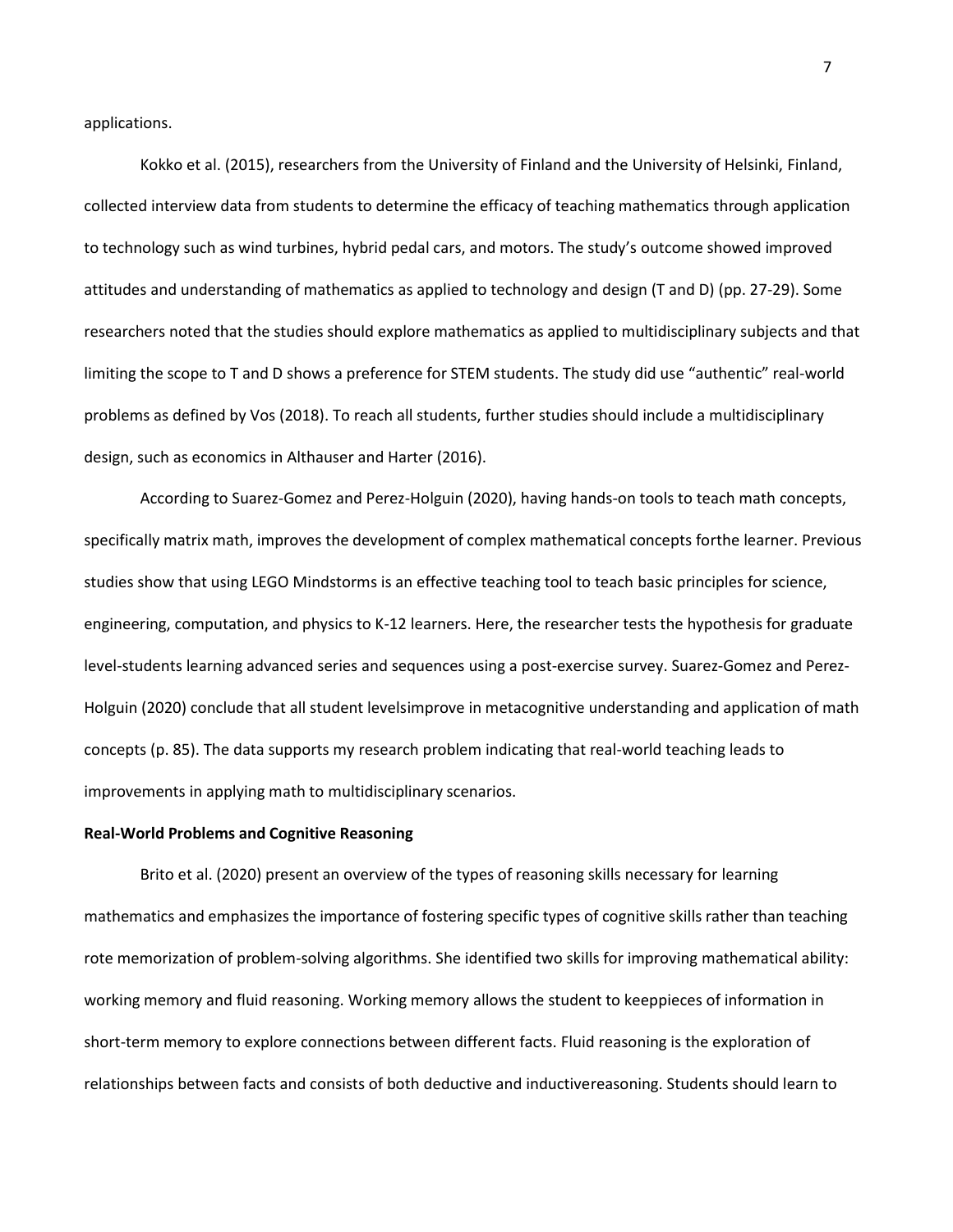develop an understanding of a situation or concept by connecting with prior knowledge and moving towards the abstract and ambiguous nature of problem- solving. Teachers should emphasize developing thinking skills by modifying teaching methods to support deeperthinking and problem-solving. Brito et al. (2020) emphasize the importance of teaching towards an improved goal, which promotes thinking skills and reasoning rather than the rote application of algorithms (pp. 3-7).

Su et al. (2016) assert that teachers can use alternative teaching methods for teaching mathematics to enhance critical thinking skills. Using Bloom's Taxonomy, teachers impart knowledge, comprehension, application, analysis, synthesis, and evaluation towards a higher level of thinking. By creating critical thinking skills, students can find the necessary information needed, process information in a logical manner, and prepare themselves for self-directed learning. The teachers' role is to focus on critical thinking skills rather than teaching the standard algorithm. In this case, the method chosen to research alternative instruction was multiplication as a sum of squares using single-digit and multiple-digit factors. The conclusion of the authors (2016) supports teaching critical thinking skills to reason through problem-solving even at the rudimentary level of multiplication (p. 199). The authors suggest further research to determine whether students' progress by grade level in their ability to solve a particular word problem and whether students become more able to formulate additional interpretive solutions to a word problem.

In Ambrus et al. (2019), the authors explore the question of whether students do progress by grade level in their ability to solve word problems. The study measured student ability using a numerical analysis based on whether there was no answer, the expected answer, a computational error, a miscellaneous answer, or a realistic answer. Students, grades 2 to 10, develop their ability to solve a word problem with one expected answer. Students do not improve in their ability to give multiple, morebroadly realistic interpretive answers. The conclusion suggests that students cannot apply skills to createmultiple logical solutions to a real-world math problem.

#### **Conclusion**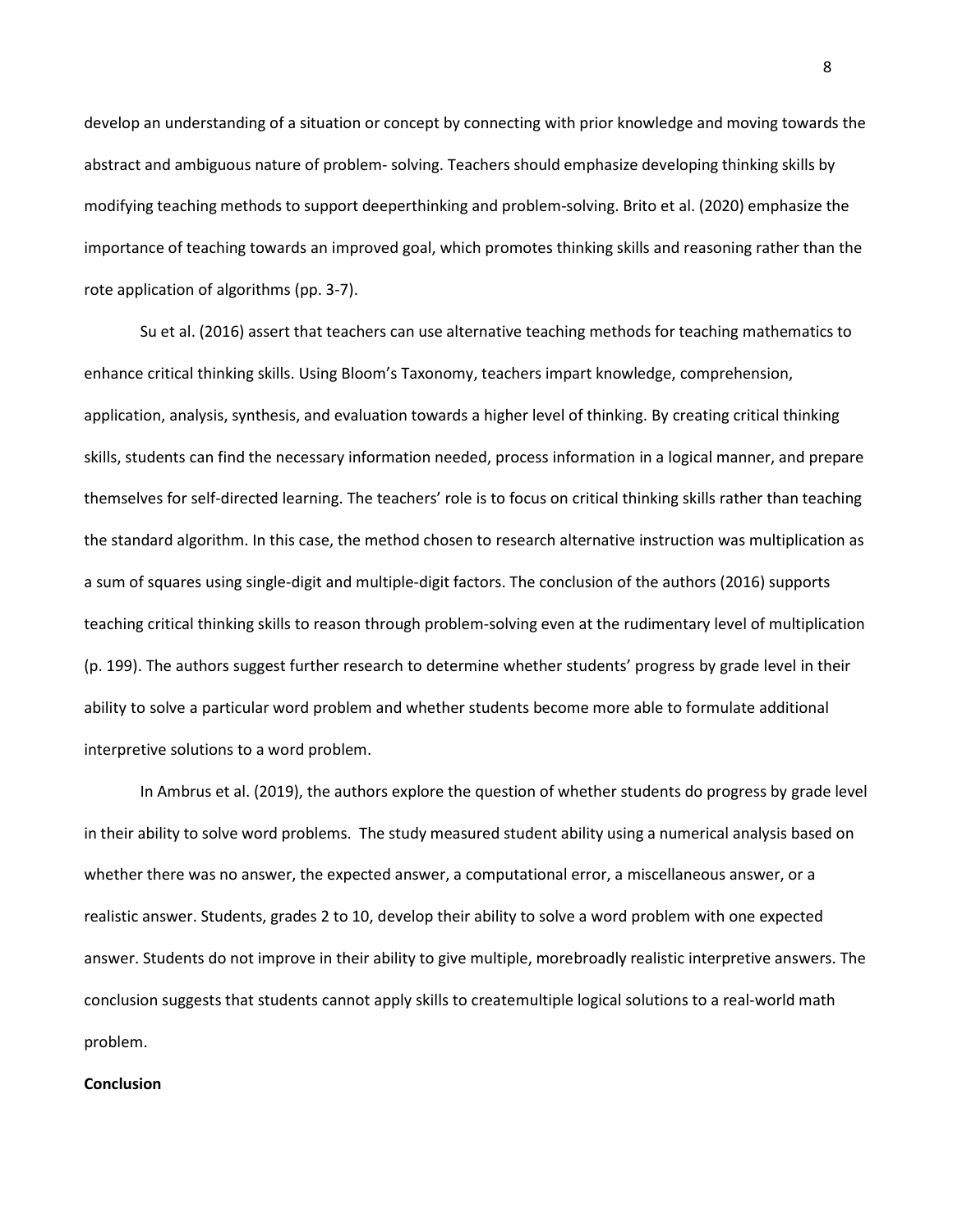The literature review shows the importance of using alternative methods for teaching mathematics.

Teachers agree that students learn best when taught using real-world math problems (Benson-O'Connor et al, 2019; Olabe et al., 2014). Alternative methods encourage open-ended thinking processes and logic to explore and consider many possible strategies and solutions to givenproblems (Buchheister et al., 2017). Focus on real-world applications gives students a concrete understanding of abstract concepts like proportions and fosters confidence and reasoning skills (Althauser & Harter, 2016; Kokko et al.,2015). In general, they found that students can understand math concepts at a deeper level using a real-world focus (Brito et al., 2020; Su et al., 2016).

A plethora of research demonstrates the importance of using manipulatives for teaching critical math thinking skills. These studies show students improve their reasoning skills while using real-world applications (Ambrus et al., 2019). However, there is a lack of research to show that teaching with real-world problems will improve reasoning skills that students can apply to unfamiliar topics such as value.

## **Research Methods**

## **Research Question**

After examining the literature on teaching mathematics using real-world math problems, I have formed the following research question to investigate for my EDCI 590 research project: How does experiential learning change student confidence, perception, and ability to solve real-world math problems?

## **Participants and Settings**

The participants for this study have been recruited from a high school in Northern Virginia. After review of the detailed methodology based on action learning strategies by Goodchild & English (2002), permission was granted to work with the mathematics department at this school. The participants were 23 male/female students in a mathematics class currently in grades 10-12. Participants completed informed consent and assent forms prior to the study (See Appendix A, B). Students who choose not to take part in my study did not have any adverse impact in their regular classroom and were able to complete the learning activity along with the students participating in the study, but I did not use any data about them in my study. Since student participants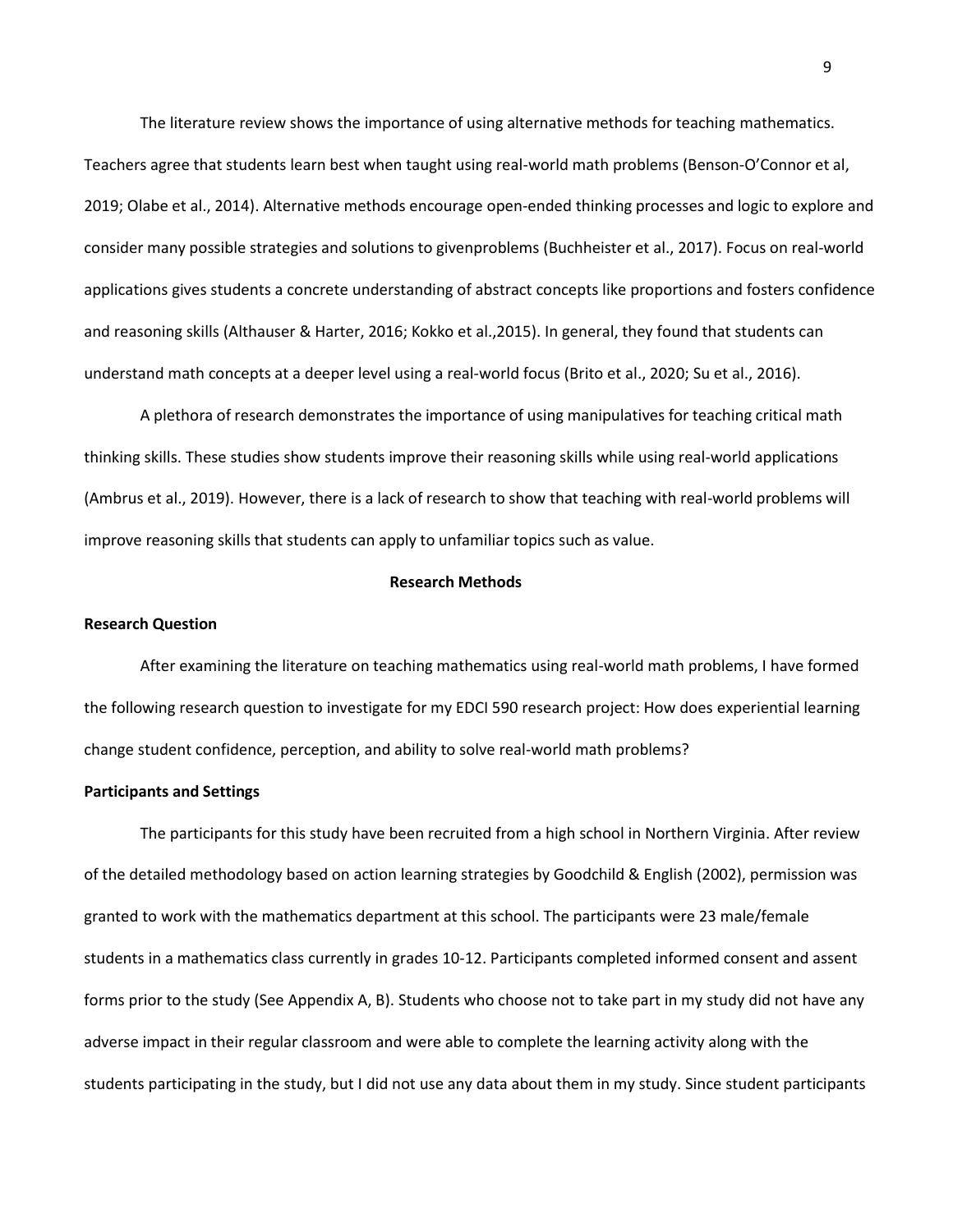took the survey in class and completed the hands-on activity individually and silently at their desks, they were not in a private, but rather in a semi-private environment.

#### **Intervention**

After parental consent and student assent forms were signed, students received a packet that contained a preassessment survey and question, an activity, and a post assessment question and survey (See Appendix C, D, E). The pre and post assessments were identical. Modeling the methodology of Benson-O'Connor et al. (2019) and Suarez-Gomez & Perez- Holguin (2020), the surveys had a numerical score to assess student confidence in math. The survey was only offered in written form. Students evaluated and rated their agreement with the statements using a 5-point Likert format: "Strongly Disagree", "Disagree", "Neutral", "Agree", and "Strongly Agree". The student received maximum points for a question (4 or 5 points) if their answer was consistent with the positive result (more confidence/better perception), and less points (1 or 2 points) if their answer was more negative (worse confidence/worse perception). If the student responded neutrally, they received 3 points for that question. Students also independently completed the real-world word problem that asks them to determine, abstractly, the price per unit, in this case a cracker, and then determine value.

Using activity methodology similar to Suarez-Gomez & Perez-Holguin (2020), students completed an experiential real-world learning activity. Each student received two packages of cardboard crackers, one representing a single serving pack from a convenience store and the other representing one multipack from a grocery store, and paper coin money. Students counted the crackers in each package and determine the per cracker cost using paper money. After completing the activity, students took the post assessment to reassess student confidence in math. Each student answered the same post activity survey questions again using a oneto-five-point scale and the identical word problem about cost and value. The packets were collected at the end of the period upon their completion.

## **Data Collection**

When giving out the packets, the students were instructed not to share their answers with anyone, and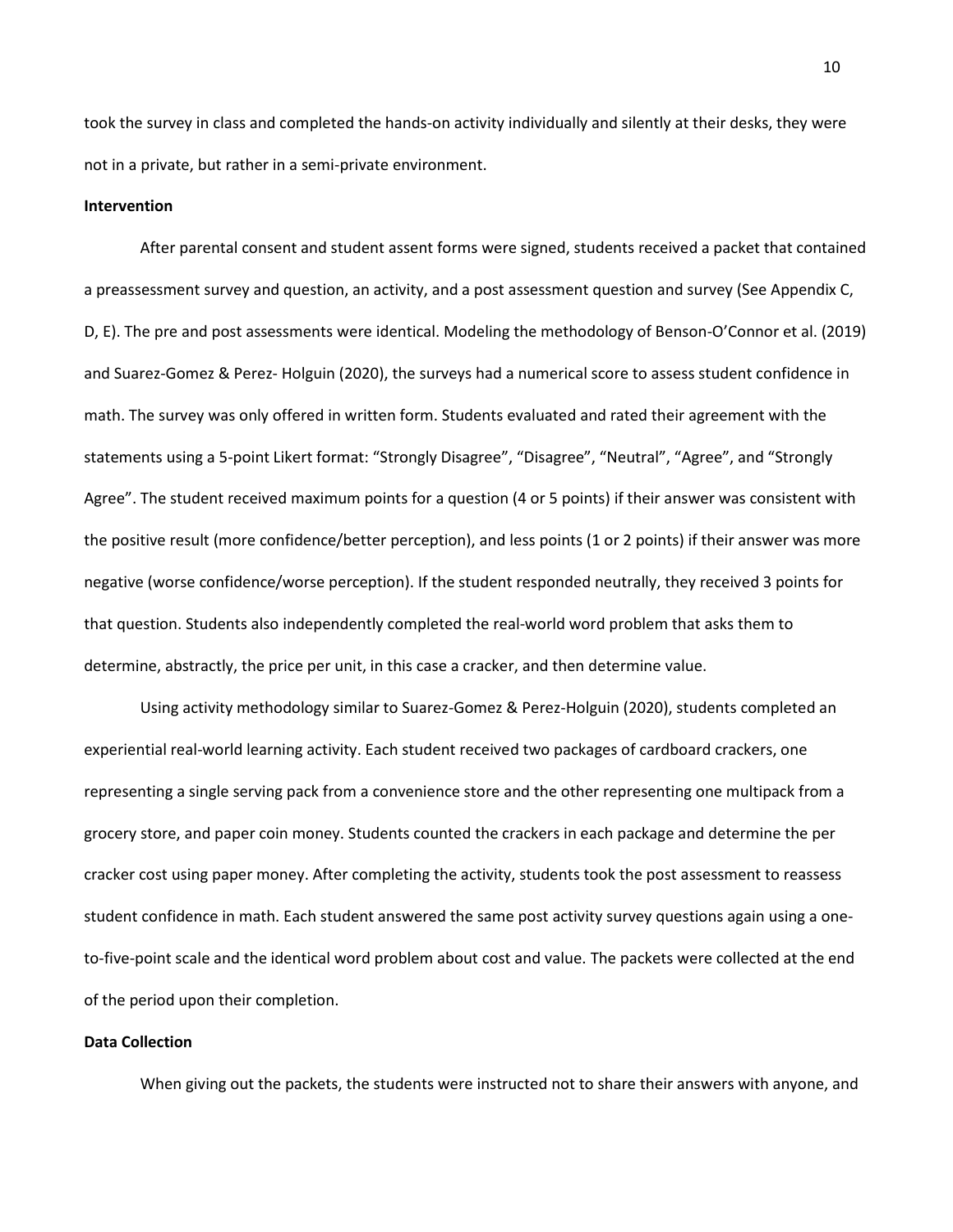that I will not share any of their responses to anyone else. Although I knew which students had consent and assent to take the survey and which did not, I was not able to associate any survey responses to individual students either directly or indirectly. After participants completed their packets, I evaluated and scored the surveys and pre and post assessment and entered the data on my personal password-protected computer. In any reports I made about this study, I did not use the child's name or any other information that could be used to identify him or her directly or indirectly. Since my study is completed, I destroyed all the information I collected that identifies individual students.

## **Data Analysis**

The surveys yielded scores that are an overall score for each student showing confidence and perceptions levels. After averaging the scores, I made a statistical comparison of the before and after data using the standard SPSS software. I also scored the word problem on a scale from 0 to 10, both before and after the activity using predetermined rubrics. A statistical T-test was used to determine whether the results for the survey showed statistical significance and a Wilcoxon Signed Ranks Test was used to evaluate the pre and post problem.

## **Results**

## **Descriptive Statistics**

**Table 1:** Descriptive statistics for the confidence pre-post survey and pre-post problem.

| Descriptive Statistics |    |         |         |       |                |          |
|------------------------|----|---------|---------|-------|----------------|----------|
|                        | Ν  | Minimum | Maximum | Mean  | Std. Deviation | Variance |
| Pre-Confidence         | 23 | 68      | 127     | 97.30 | 14.674         | 215.312  |
| Post-Confidence        | 23 | 68      | 132     | 97.17 | 15.005         | 225.150  |
| Pre-Problem            | 23 | 0       | 10      | 9.35  | 2.288          | 5.237    |
| Post-problem           | 23 | 10      | 10      | 10.00 | .000           | .000     |
| Valid N (listwise)     | 23 |         |         |       |                |          |

#### Programmatics, Paughantino

#### **Statistical Tests**

Once the math confidence and perception surveys were scored, the data was tested for normality. We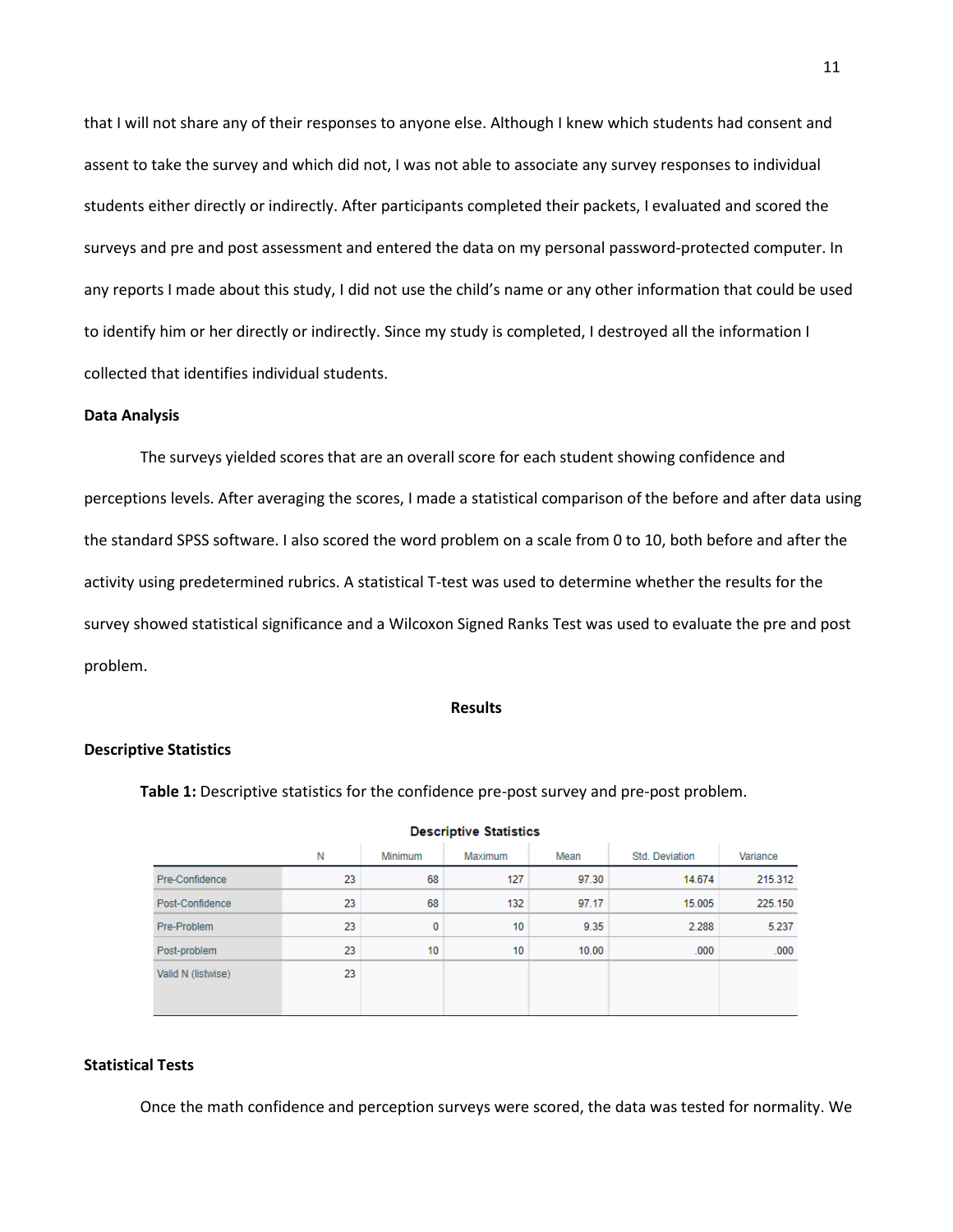failed to reject the null hypothesis, meaning that the data was not different than normal (Shapiro-Wilk = 0.964, DF= 23, P = 0.54). Because the data was normally distributed, we ran a t-test to compare the mean pre-survey score with the post survey score. The results were that we failed to reject the null hypothesis, meaning that the pre-scores were not significantly different than the post-survey scores (T-test = .166, DF= 23, P = 0.87). For the pre and post question, the data was tested for normality. We rejected the null hypothesis, meaning the data was not normally distributed (Shapiro-Wilk = 0.324, DF= 23, P < 0.001). Because the data was not normally distributed, we ran a Wilcoxon Signed Ranks Test. We failed to reject the null hypothesis, meaning the preproblem was not significantly different from the post-activity problem (Z= -1.342, P=0.18).

## **Discussion/Conclusion**

In this paper, we were looking at whether experiential learning changes student confidence, perception, and ability to solve real-world math problems. Our findings shows that the pre-survey scores (refer to table 1) were not significantly different than the post-survey scores (P > 0.05), and problem-solving ability of the students did not change significantly (P> 0.05). These results may suggest that this specific hands-on activity of counting real objects does not translate to increased ability to problem solve a real-world math problem related to value or increased confidence in the students. This is contrary to past studies which looked at experimental learning as a way to teach math as it applies to real world situations (Althauser & Harter, 2016; Benson-O'Connor et al., 2019).

Reasons for this result may have to do with the limitations of the study. The student population studied were higher level math students, many of whom were able to complete the math problem correctly before the hands-on activity. This indicates a more difficult problem may have been beneficial to see progress in learning, and a change in confidence. Also, if students indicated neutral confidence, the expected mean would be 93. Since the survey means were near neutral, confidence means of 97.3 and 97.17, these students, although proficient in the math problem given, indicated a neutral confidence towards math. More research would be needed to evaluate student confidence in solving math problems relative to their demonstrated proficiency. The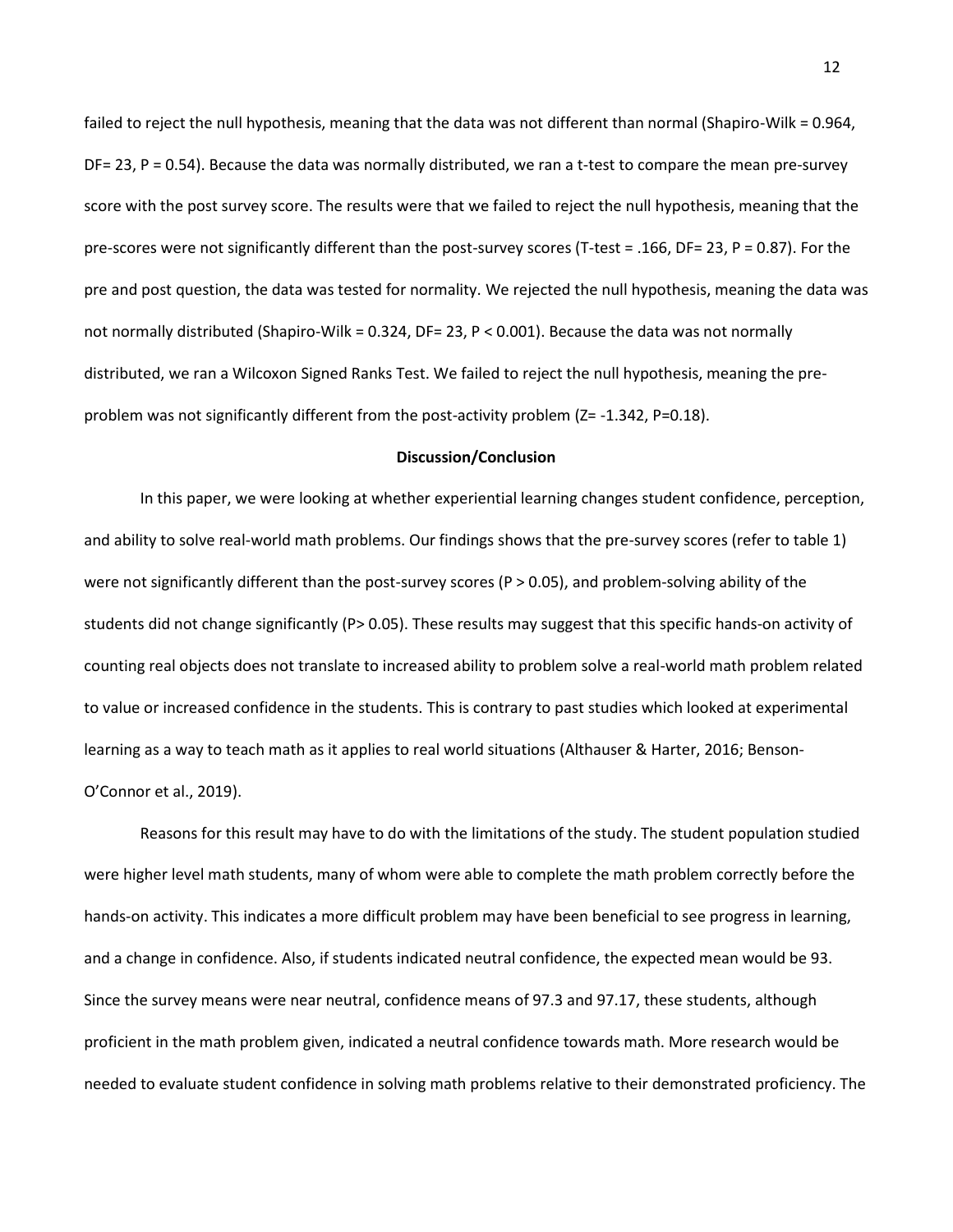field of education would also benefit from additional studies that use hands on activities based on students' zone of proximal development, rather than an area in which the students are already proficient, to better understand the use of hands-on related activities and its effect of student math solving proficiency and confidence.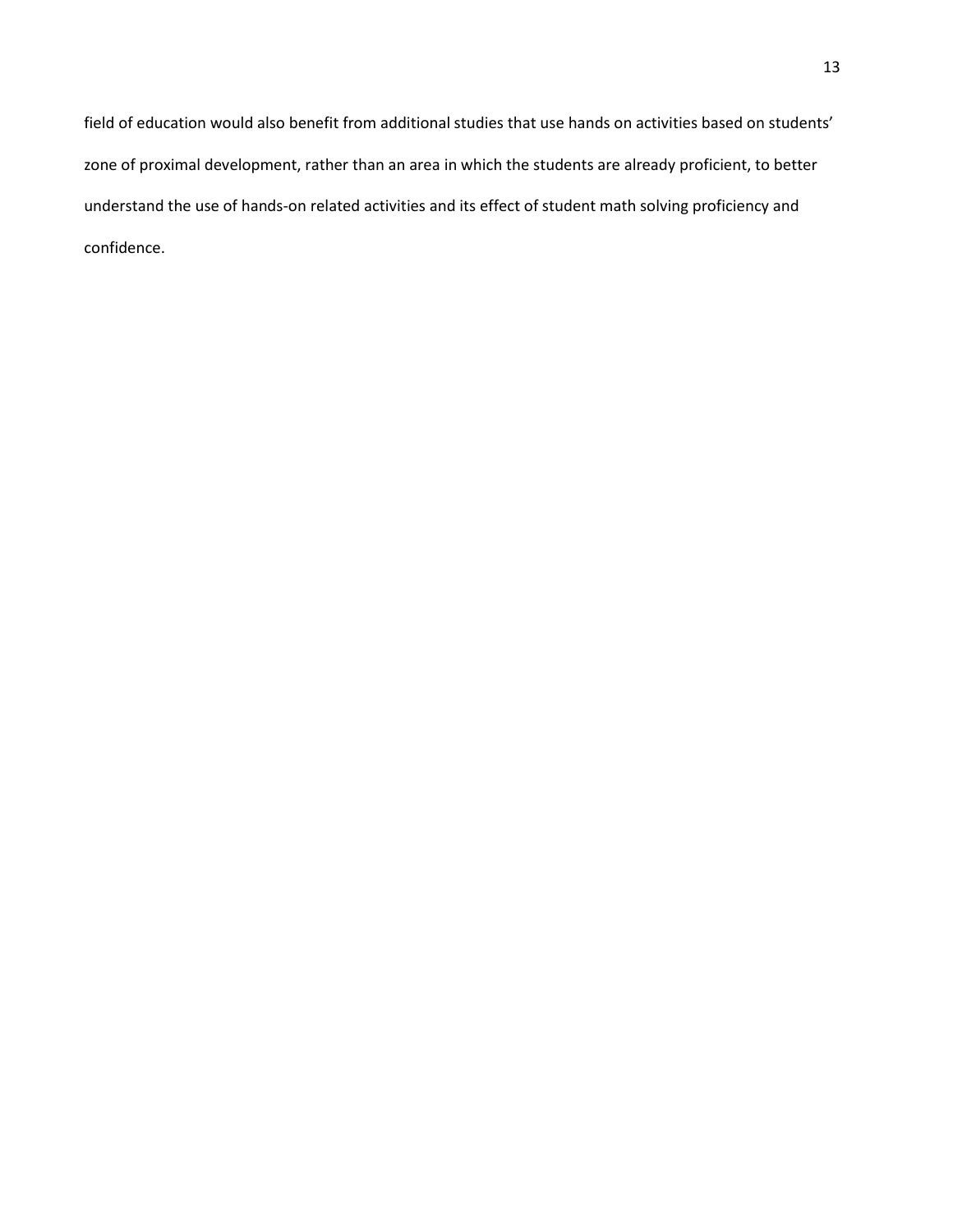#### **References**

- Althauser, K., & Harter, C. (2016). Math and economics: implementing authentic instruction in grades k-5. *Journal of Education and Training Studies, 4*(4), 111-122.https://dx.doi.org./10.11114/jets.4i4.1328
- Ambrus, G., Konya, E., Kovacs, Z., Szitanyi, J., & Csikos, C. (2019). Cross-sectional analysis of students'answers to a realistic word problem from grade 2 to 10. *International Electronic Journal of Mathematics Education, 14*(3), 513-521. https://doi.org/10.29333/iejme/5753
- Arican, M. (2019). Facilitating pre-service mathematics teachers' understanding of directly and inversely proportional relationships using hands-on and real-world problems. *International Journal of Research in Education and Science, 5*(1), 102-117. [http://www.ijres.net](about:blank)
- Benson-O'Connor, C. D., McDaniel, C., & Carr, J. (2019). Bringing math to life: provide students opportunities to connect their lives to math. *Networks*: *An Online Journal for Teacher Research,21*(2), 1-20. https://doi.org/10.4148/2470/6353.1299
- Brito, L. P, Almeida, L.S., & Osoria, A.J. (2020). Reasoning abilities and learning math: a mobius strip? *International Electronic Journal of Mathematics Education, 15*(2), 1-12.

https://doi.org/10.29333/iejme/6259

- Buchheister, K., Jackson, C., & Taylor, C.E. (2017). Maths games: a universal design approach tomathematical reasoning. *Australian Primary Mathematics Classroom, 22*(4), 7-12. [http://www.aamt.edu.au](about:blank)
- Code, W., Merchant, S., Maciejewski, W., Thomas, M., & Lo, J. (2016). The Mathematics Attitudes and Perceptions Survey: an instrument to assess expert-like views and dispositions among undergraduate mathematics students*. International Journal of Mathematical Education in Science and Technology,* 1-21. [http://dx.doi.org/10.1080/0020739X.2015.113385](about:blank)
- Freedberg, L. (2019, September 23). *Poverty levels in schools key determinant of achievement gaps, not racial or ethnic composition, study finds*. EdSource. [https://edsource.org/2019/poverty-levels-in-schools-key](about:blank)[determinant-of-achievement-gaps-not-racial-or-ethnic-composition-study-finds/617821](about:blank)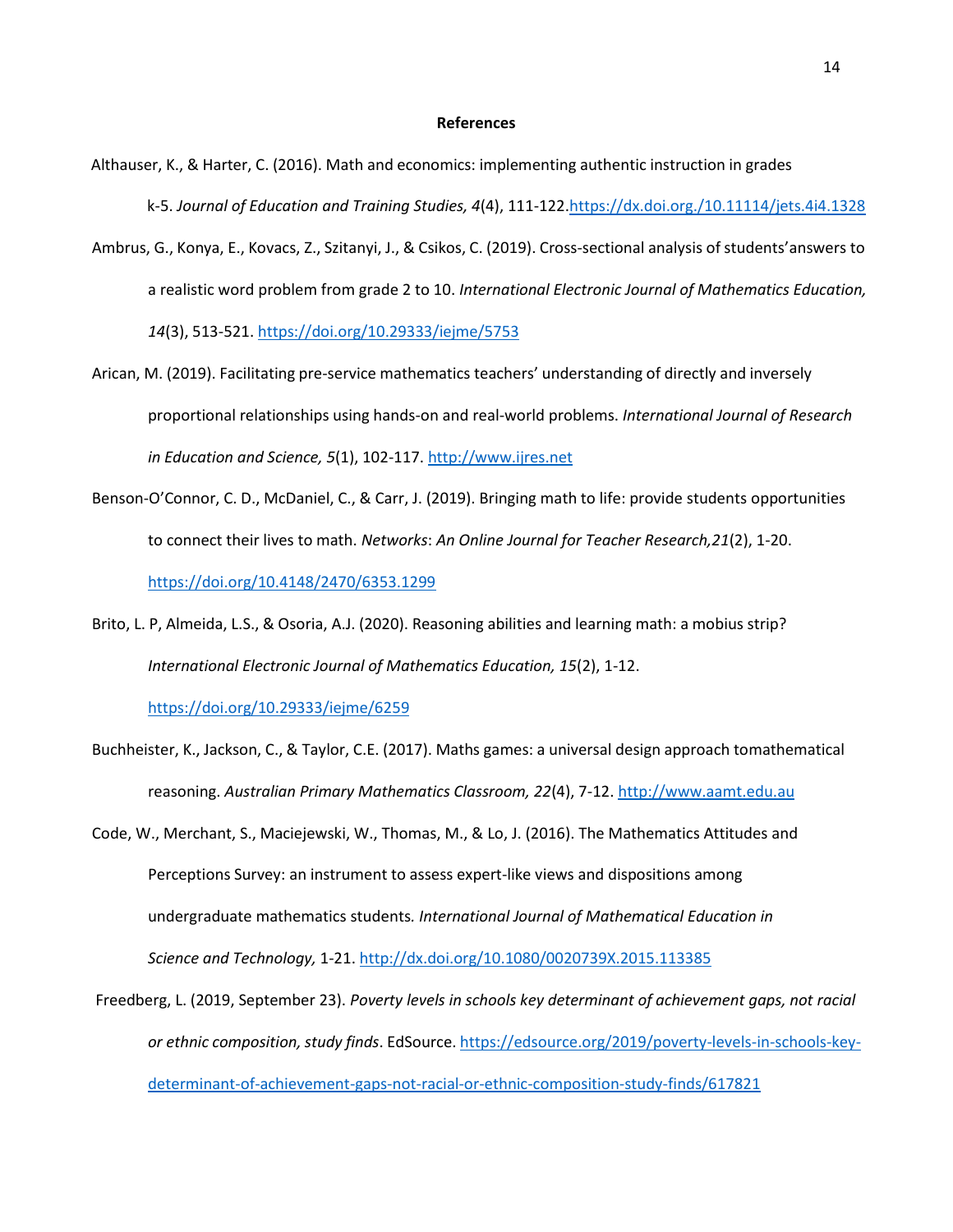Goodchild, S., & English, L. (2002). *Researching mathematics classrooms a critical examination ofmethodology*. Praeger. [https://umw-](about:blank)

[primo.hosted.exlibrisgroup.com/permalink/f/1if6e5m/01UMW\\_ALMA5183317910003326](about:blank)

- Jelinek, M. (2015). Putting thinking into middle and upper secondary mathematics. *Australia Mathematics Company, 71*(4), 14-19. https:[//www.aamt.edu.au](about:blank)
- Kokko, S., Eronen, L., & Sormunen, K. (2015). Crafting maths: exploring mathematics learning through crafts. *Design and Technology Education, 20*(2), 22-31. [http://www.data.org.uk](about:blank)
- Olabe, J.C., Xabier, B., Olabe, M.A., Maiz, I., & Castano, C. (2014). Solving math and science problems inthe real-world with a computational mind. *Journal to New Approaches in Educational Research*,3(2), 75-

82. [http://doi.org/10.7821/naer.3.2.75-82](about:blank)

- National Center for Education Statistics. (2020). The Condition of Education Preprimary, Elementary,and Secondary Education - Family Characteristics - Characteristics of Children's Families - Indicator. [https://nces.ed.gov/programs/coe/indicator\\_cce.asp](about:blank)
- Su, H.F., Ricci, F.A., & Mnatsakanian, M. (2016). Mathematical teaching strategies: Pathways to critical thinking and metacognition. *International Journal of Research and Education and Science,* 2(1),190- 201. [http://www.ijres.net](about:blank)
- Suarez-Gomez, A.D., & Perez-Holguin, W.J. (2020). Physical visualization of math concepts using LEGO Mindstorms. *Journal of Technology Science and Education, 10*(1), 72-86.

https://doi.org./10.3926/jotse.788

Vos, P. (2018). How real people need mathematics in the real-world. *Education Sciences, 8*(4), 195-209. [https://doi.org/10.3390/educsci8040195](about:blank)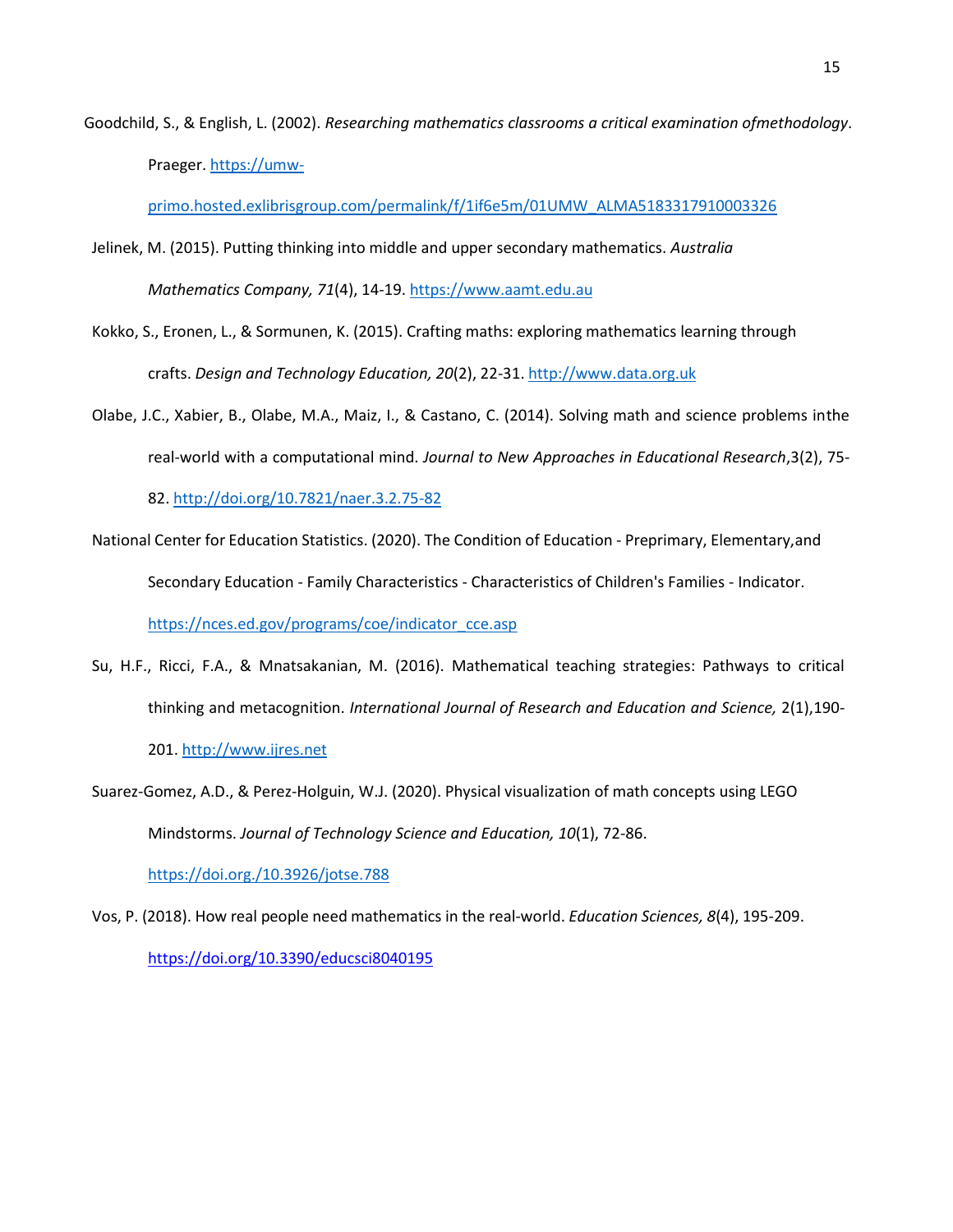#### **Appendix A**

## **PARENTAL INFORMED CONSENT FORM**

## **Brief Description of Research Study**

The purpose of the research described below is to investigate if hands on learning improves student confidence and improves student's ability to solve math problems related to the concept of value in everyday life situations. During this study, children will receive their normal mathematics instruction. The only difference will be that students will be given a packet to complete during the regular school day that contains a pre assessment survey and math problem, a self-directed activity, and a post assessment survey and math problem. Once the packets are completed, I will collect all the packets and analyze the data to measure the amount of improvement in math confidence and math problems solving skills as applied to a real-world situation. The risks to children in this study are minimal, but the benefits could be improved confidence and math problem solving skills. **Please read the rest of this form before deciding if youwill allow your child to be in this research study.**

My name is Diane LaMoy and I am a student at the University of Mary Washington and a prior long term substitute mathematics teacher at KGHS. Because you are the parent or legally authorized representative of a child in a mathematics classroom, I am seeking your permission to let your child participate in this research study. Involvement in the study is voluntary, so you may decide whether to let your child participate or not. I will also ask your child if he or she wants to be in the study, and I will only collect information if both you and your child agree. Before making your decision, please read the information below and ask me any questions that you have about the research; I will be happy to explain anything in greater detail.

## **Details of the Child's Involvement**

In your child's mathematics class, I will pass out my research packet. Students will complete the packet if they choose to be part of the study. The packet should take approximately 60 minutes to complete and could be completed during their I/E period, but the packet may not leave the classroom. Students will sit at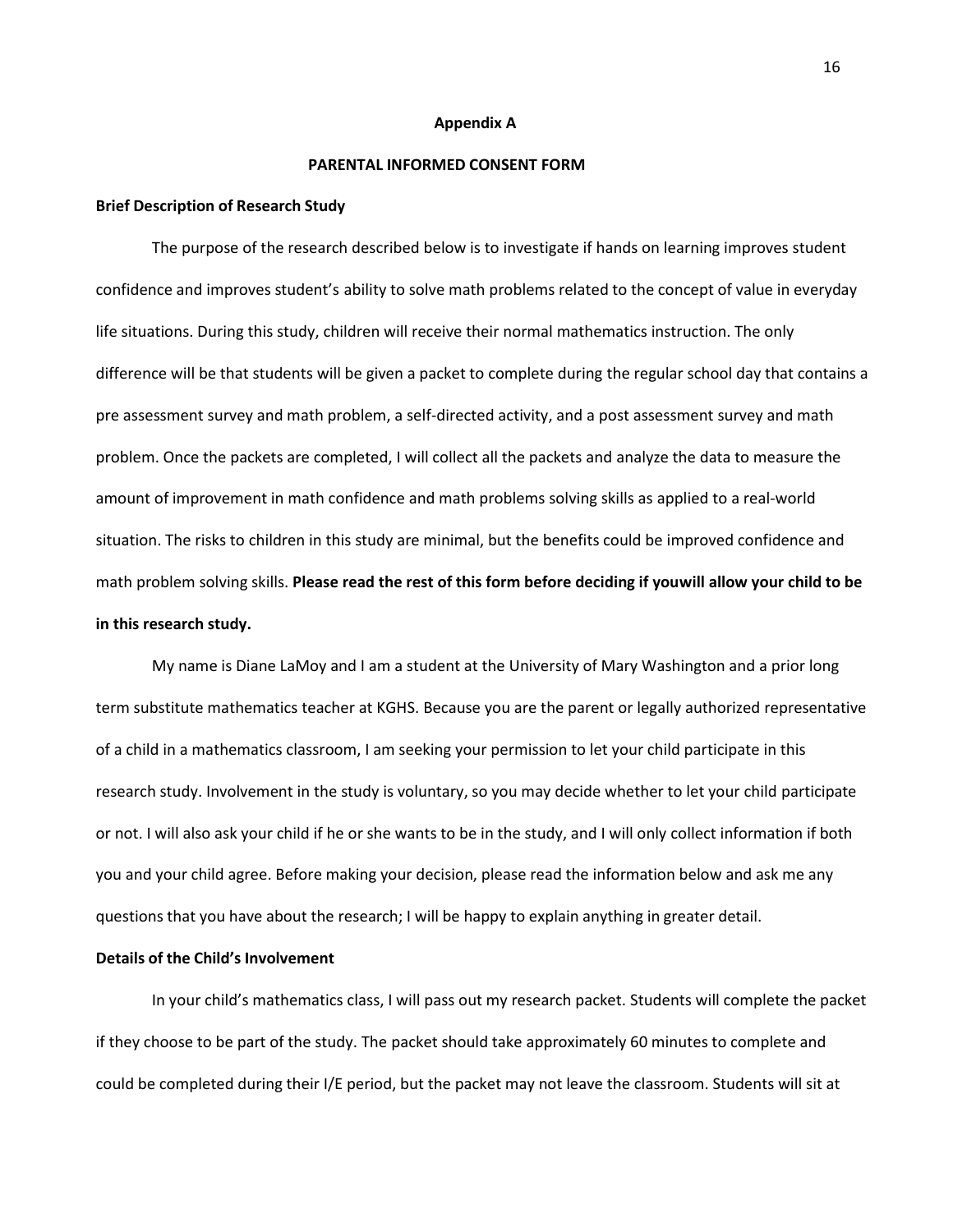their desks and complete the packet, beginning with the pre assessment survey and math problem. The pre assessment will ask the students about their confidence about math, on a scale of 1 to 5-points whether they "Strongly Disagree", "Disagree", "Neutral", "Agree", and "Strongly Agree". Then, students will use the manipulatives provided with the packet to work through a learning activity for which the students will count objects and determine the price per object. After completing the learning activity, students will fill out the same survey for post assessment and resolve the same math problem. Even if your child does not take part in my study, he or she will not have any adverse impact in their regular classroom and may complete the learning activity along with the other students, but I will not use any data about them in my study.

#### **Privacy and Confidentiality**

This study will take place while children are in their classroom, so they will have semi-privacy while completing the packet. However, to ensure confidentiality I will not reveal any private information about your child to anyone, unless required by law to do so. No one but me will be allowed to see the packets completed by your child. In any reports I make about this study, I will not use your child's name or any other information that could be used to identify him or her directly or indirectly. When my study is complete, I will destroy all the information I collected that identifies individual students.

## **Risks and Benefits of Participation**

Completing the surveys, math problem, and activity contained in the packet poses minimal risk to your child, however, some students may feel some anxiety if they normally experience anxiety while practicing math, answering mathematics related questions, or completing a survey. There are no rewards for students who take part in this study, and no penalties of any kind if they do not take part. However, being in this research study might improve student confidence towards performing mathematics related tasks and their ability to apply math to everyday real world situations involving math. If the results of this study show a positive impact on children's confidence and problem-solving ability, it could improve education for more children in the future.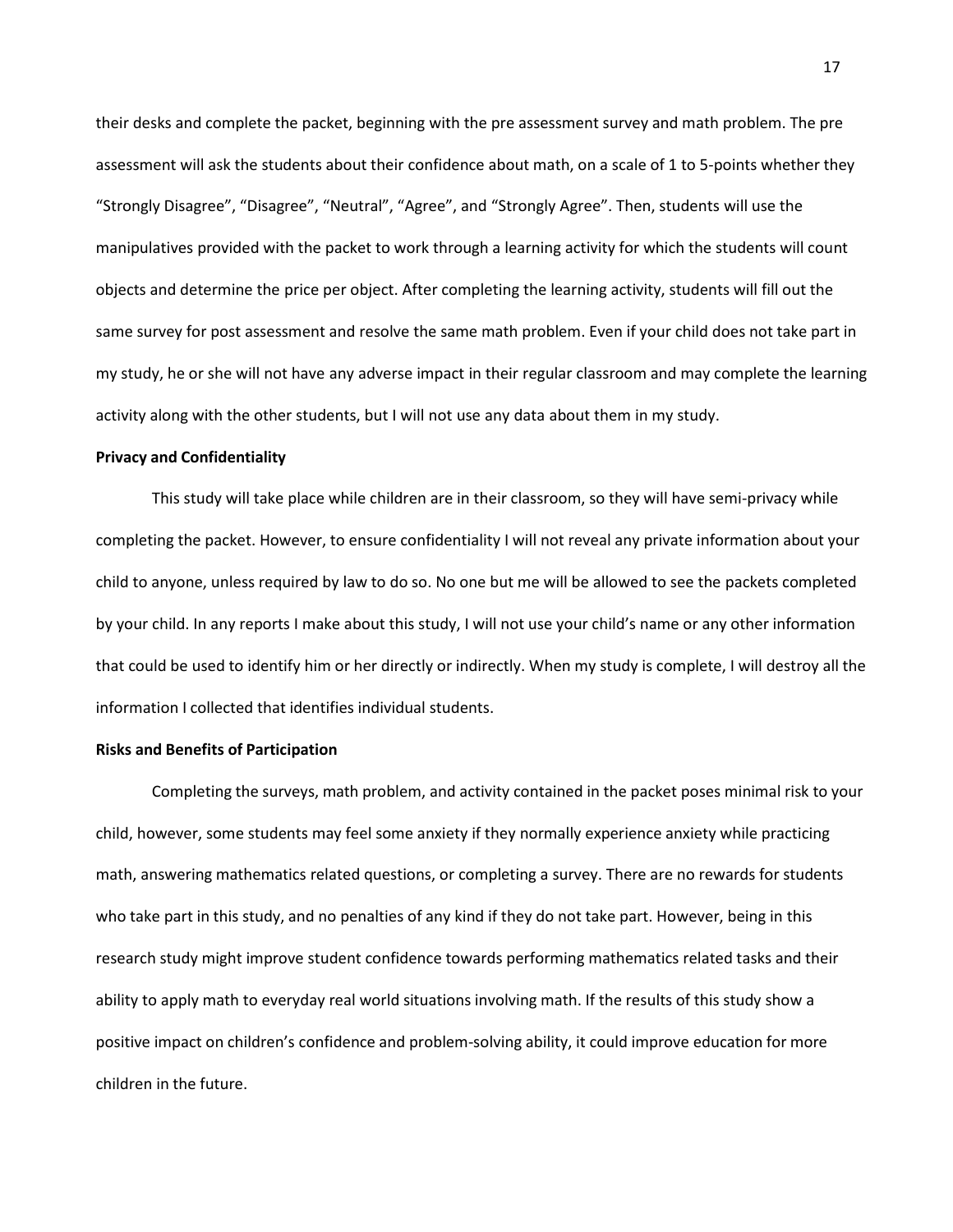#### **Participant Rights**

You have the right to ask any questions you have before, during or after the study, and I encourage you to do so. If you do not want your child to be in this study, there will be no penalties or loss of benefits that he or she is entitled to. If you agree to let your child, be in this study and later change your mind, you have the right to take him or her out simply by contacting me at the email address below, and I will destroy any research data collected about your child. This research has been approved by the University of Mary Washington Institutional Review Board, a committee responsible for ensuring that the safety and rights of research participants areprotected. For information about your and your child's rights regarding this research, contact the IRB chair, Dr. Rosalyn Cooperman (rcooperm@umw.edu).

## **Contact Information**

For more information about this research before, during or after your participation, pleasecontact me (dlamoy2@mail.umw.edu) or my university supervisor, Dr. Patricia Reynolds (preynold@umw.edu). To report any unanticipated problems relating to the research that your child experiences during or following participation, contact my university supervisor, Dr. Patricia Reynolds (preynold@umw.edu). Please return this form to me by November 19, 2021. Before signing this form, please ask me any questions you have about participation in this study.

#### **To be Completed by Participant**

I have read all of the information on this form, and all of my questions and concerns about theresearch described above have been addressed. I choose, voluntarily, to permit my child to take part in this research study. I certify that I am at least 18 years of age.

Print name of child

Print name of parent or legally authorized representative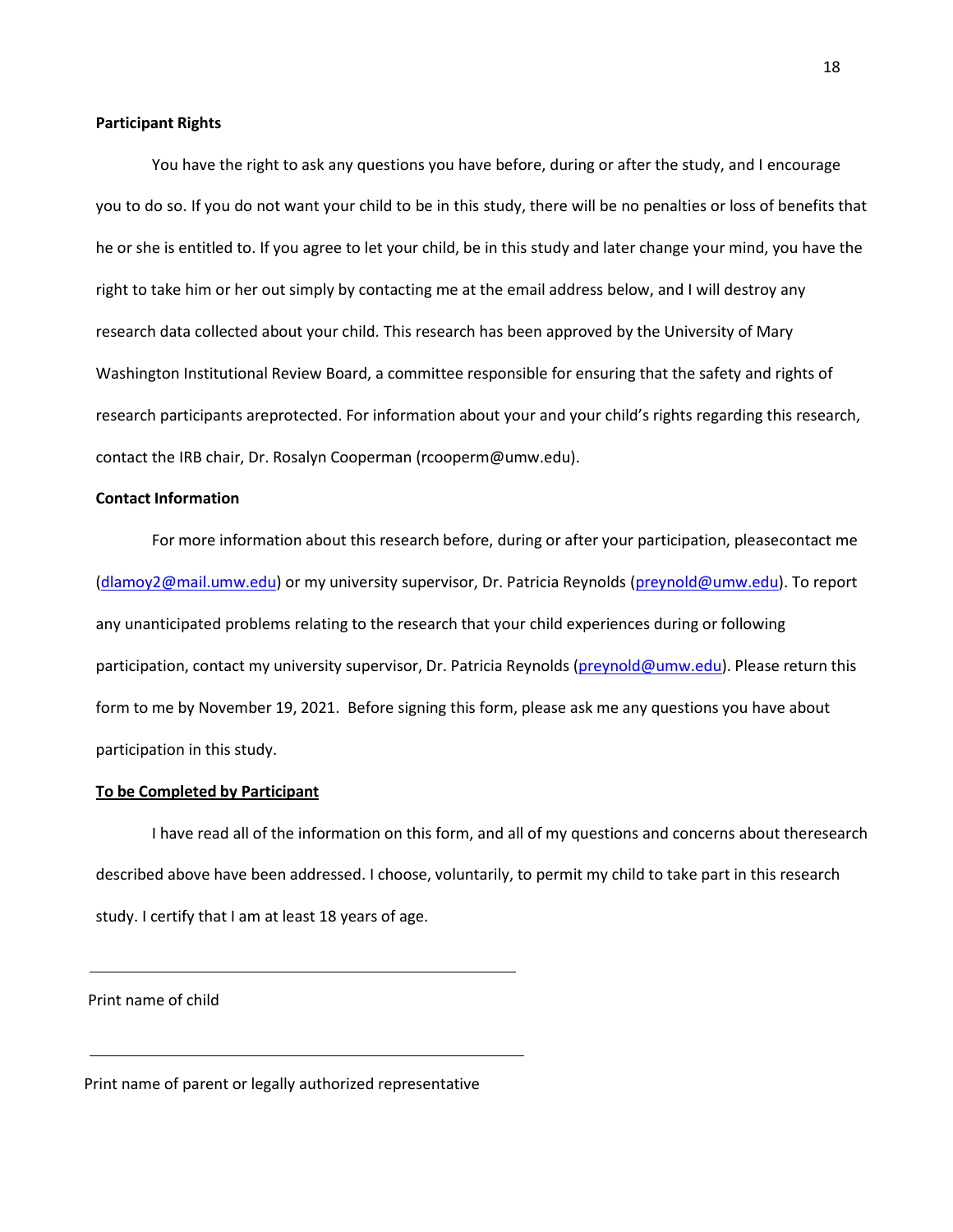Signature of parent or legally authorized representative. Date

## **To be completed by Researcher**

I confirm that the legally authorized representative of the child named above has been given an opportunity to ask questions about the study, and all the questions asked have been answered tothe best of my knowledge and ability. A copy of this Consent Form has been provided to the child's legally authorized representative, and I will keep the original for a minimum of three years.

Print name of researcher

Signature of researcher **Date** Date Date

\_\_\_\_\_\_\_\_\_\_\_\_\_\_\_\_\_\_\_\_\_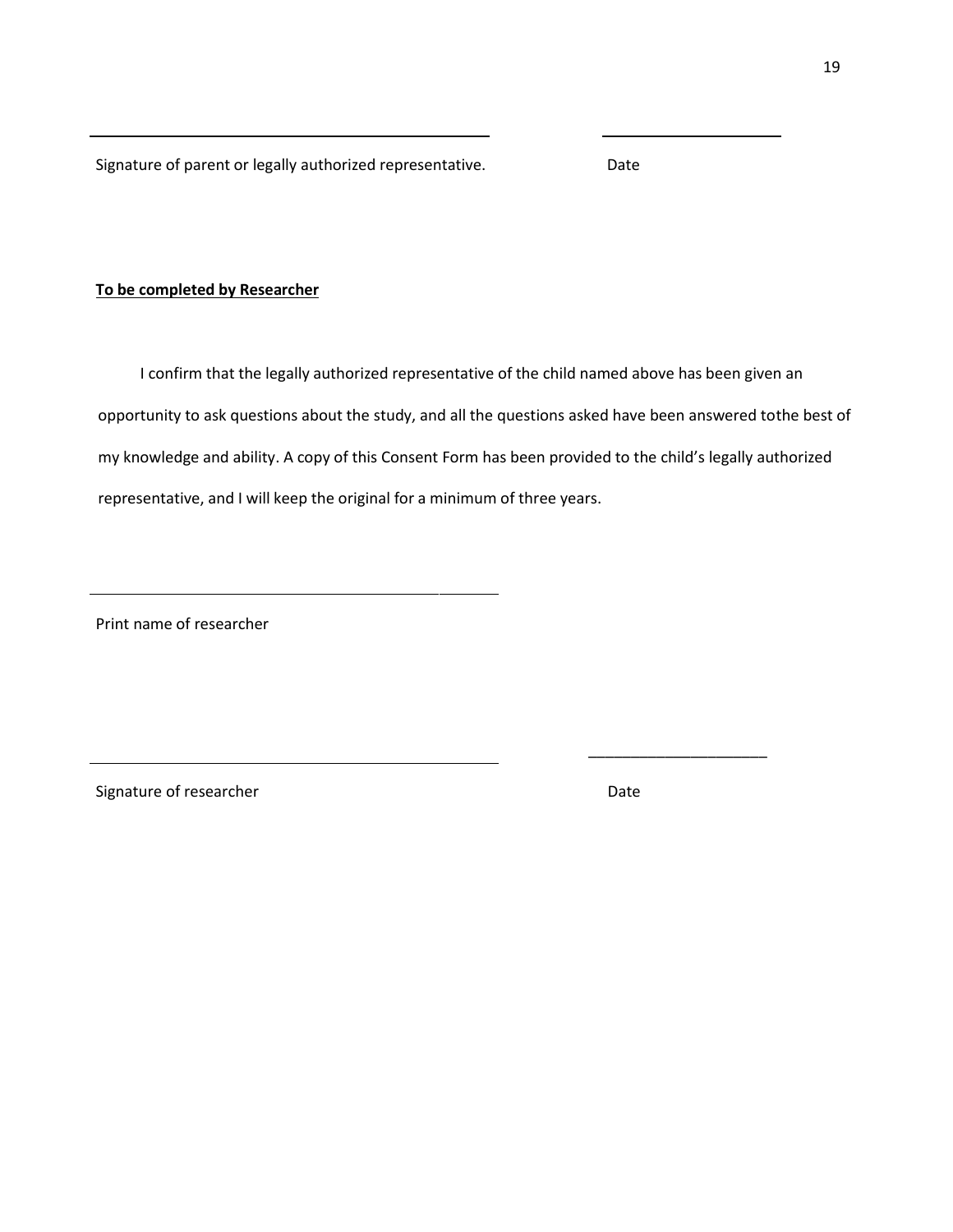#### **Appendix B**

#### **CHILD ASSENT FORM**

Dear Student,

My name is Diane LaMoy and the reason for this letter is to ask if you want to be in a research study I am doing. By "research" I mean that I am trying to find out more about something. In this study I am trying to find out more about how students feel about math and whether having objects to count and look at helps students feel more confident about math and helps them to be able to apply math in everyday life situations.

I have already asked your parent or guardian if they will permit you to be in this study. If they did not agree, you will not be asked to sign this form. If they did agree, it is still your choice to make, and I am now going to describe what you will do if you agree to be in this study. Even if you or your parents do not want to be in the study, you will still participate in the lesson, but I will not use the data. I am going to read this information to you, so listen carefully and ask any questions you have before you decide whether to be in the study or not.

## **What will you do if you are in this study?**

You will complete a packet in your classroom. In this packet, all students will complete a written survey, math problem, and mathematics activity related to counting objects and figuring out how much items cost. If you agree to be in my study, you will do the same work in the packet as other students and be assessed the same way. At the beginning of the packet, all the students will take a survey about how confident they are with math. Then, students will solve a short math word problem. Next, students will perform an activity counting cardboard objects, and perform some math calculations using multiplication and division. At the end of the packet, all students will retake the same survey and solve the same math problem. If you agree to be in my study, I will tally your survey and math problem scores to use in my research study. Also, ifyou decide to be in my study, I will not use any identifying information about you in my study.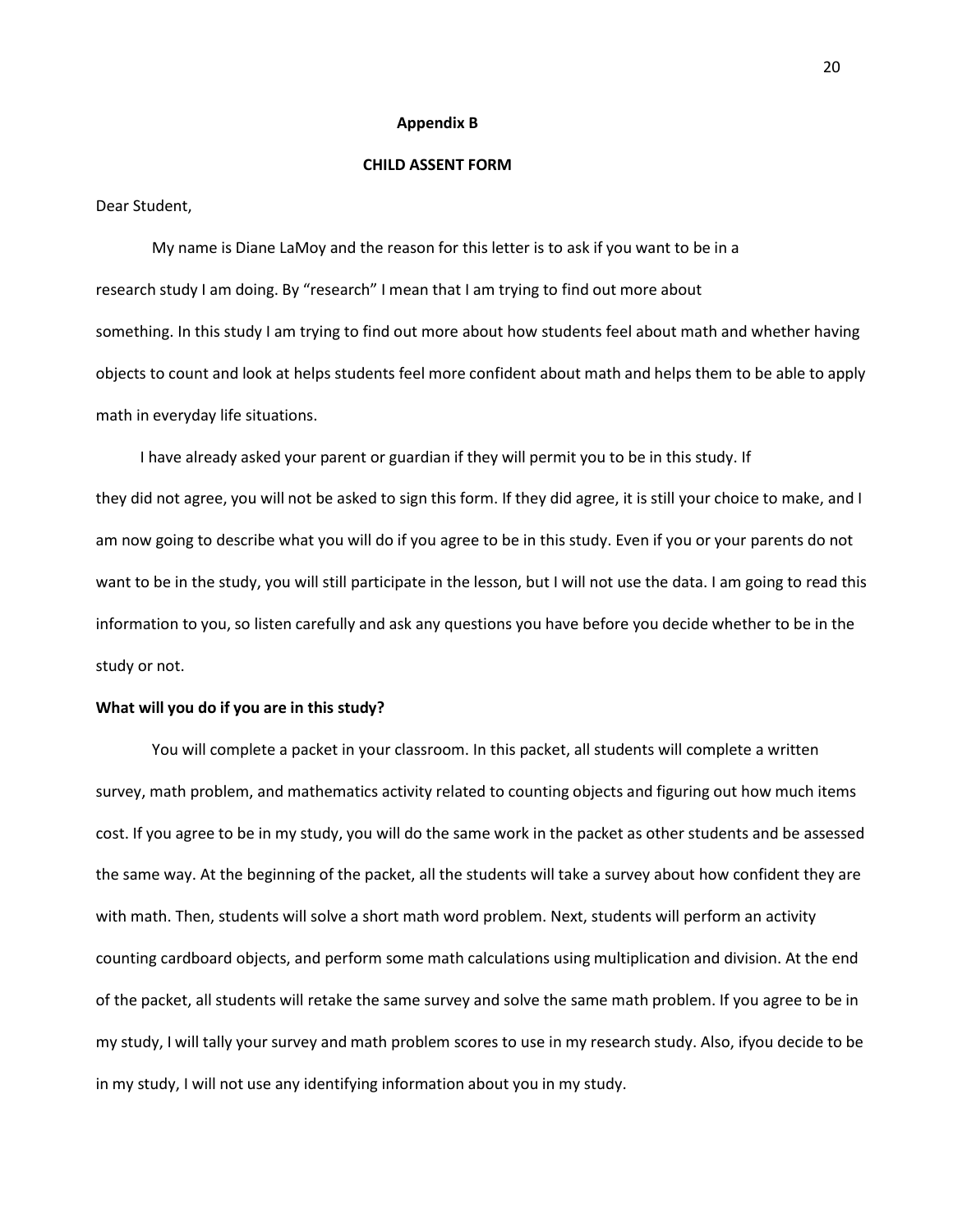## **What will you do if you are not in this study?**

Nothing bad will happen to you if you do not want to be in the study, and it will not hurt your grade in the class. You will still do your normal math class activities. Also, if you are not in the study, I will not record any information about you for my research.

## **Will anything bad happen to you in this study?**

If you decide to be in this study, you will have to complete the packet, which may take up to 30 minutes of your time. Some students may feel some anxiety answering the survey questions, completing the math problem, or performing the math activity; however, you do not have to answer any questions that youdo not want to answer. I will also make sure that you do not miss any of your regular math instruction.

## **Will anything good happen to you in this study?**

You will not receive any special rewards for agreeing to be in this study. In other research studies like this, some students gained more confidence in their problem solving and did better in class because they used hands on learning to work out mathematical concepts, and this might or might not happen for you.

## **Will anyone else know what you do or say in this study?**

In my study, I will not use the names of any students. If you decide to be in this study, I will not tell anyone else about what your answers are in the packet or show anyone else your packet unless Imust for legal reasons.

#### **What if you have any questions?**

Be sure to ask me any questions you have before deciding whether to be in this study or not. Even if you don't have questions now, you can ask me about this study at any time later. If you would like time to discuss it with your parents before making your decision, please tell me.

## **What if you change your mind?**

If you decide to be in this study and later change your mind, just tell me that you want to stop. I will stop collecting information about you for my study and will take out all of the information I already have about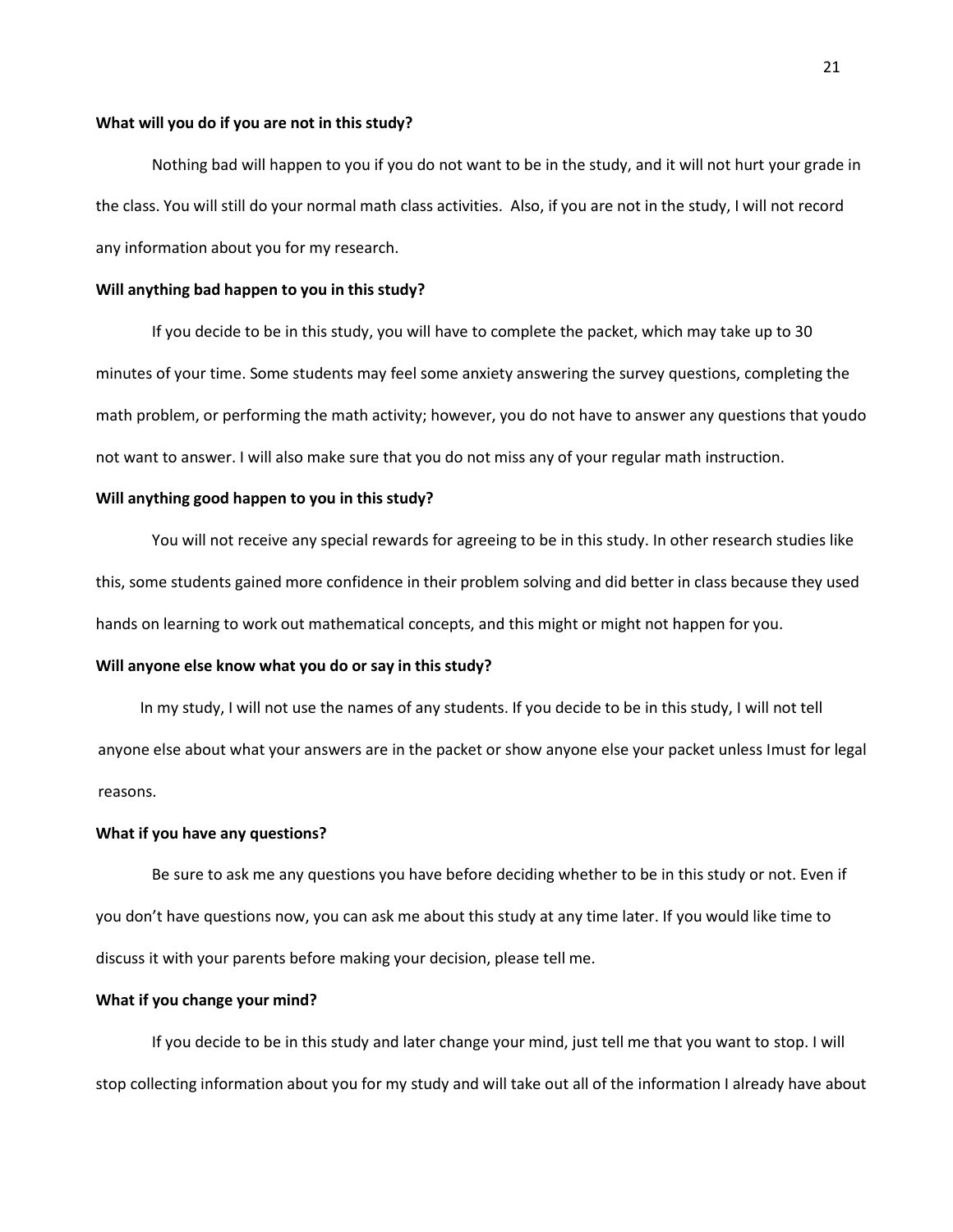you. I will finish my study on November 30, 2021, so that is the deadline when you should tell me if you want your information taken out of the study.

Print name of researcher

Signature of researcher **Date** Date Date

**To the Student:** Your signature below indicates that you have read the information on this form or that I have read the information on this form aloud to you, and that all of your questions about this research study have been answered.

## **Please put an X next to your decision:**

I agree to take part in this research, complete the packet, and share my completed

packet with theresearcher

I DO NOT want to have any information about me used in this research

Print name of student

Signature of student Date Date Date Date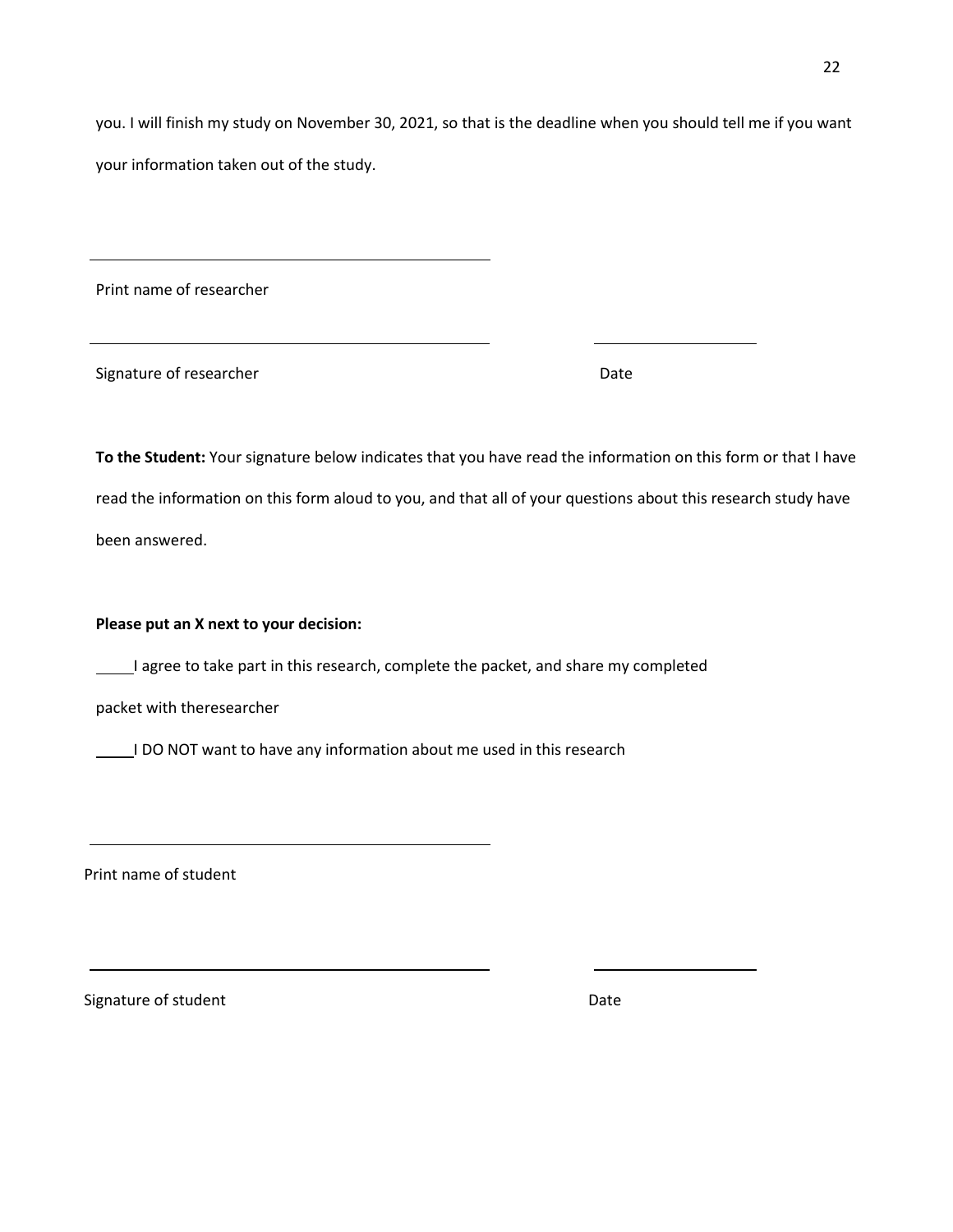## **Appendix C**

## **Pre and Post Assessment Survey**

**This is a survey of your attitudes and perceptions about math; these statements all have the response choices Strongly Agree, Agree, Neutral, Disagree and Strongly Disagree, and should take less than10 minutes. Please choose the response that matches your opinion, not what you think an instructor or researcher might say or want to hear.**

**1. After I study a topic in math and feel that I understand it, I have difficulty solving problems**

## **on the sametopic.**

◯ Strongly Agree

 $\bigcap$  Agree

 $\bigcirc$  Neutral

⃝ Disagree

⃝ Strongly Disagree

## **2. There is usually only one correct approach to solving a math problem.**

◯ Strongly Agree

 $\bigcirc$  Agree

 $\bigcirc$  Neutral

⃝ Disagree

⃝ Strongly Disagree

3. I am satisfied if I can do the exercises for a math topic, even if I do not understand how everything works.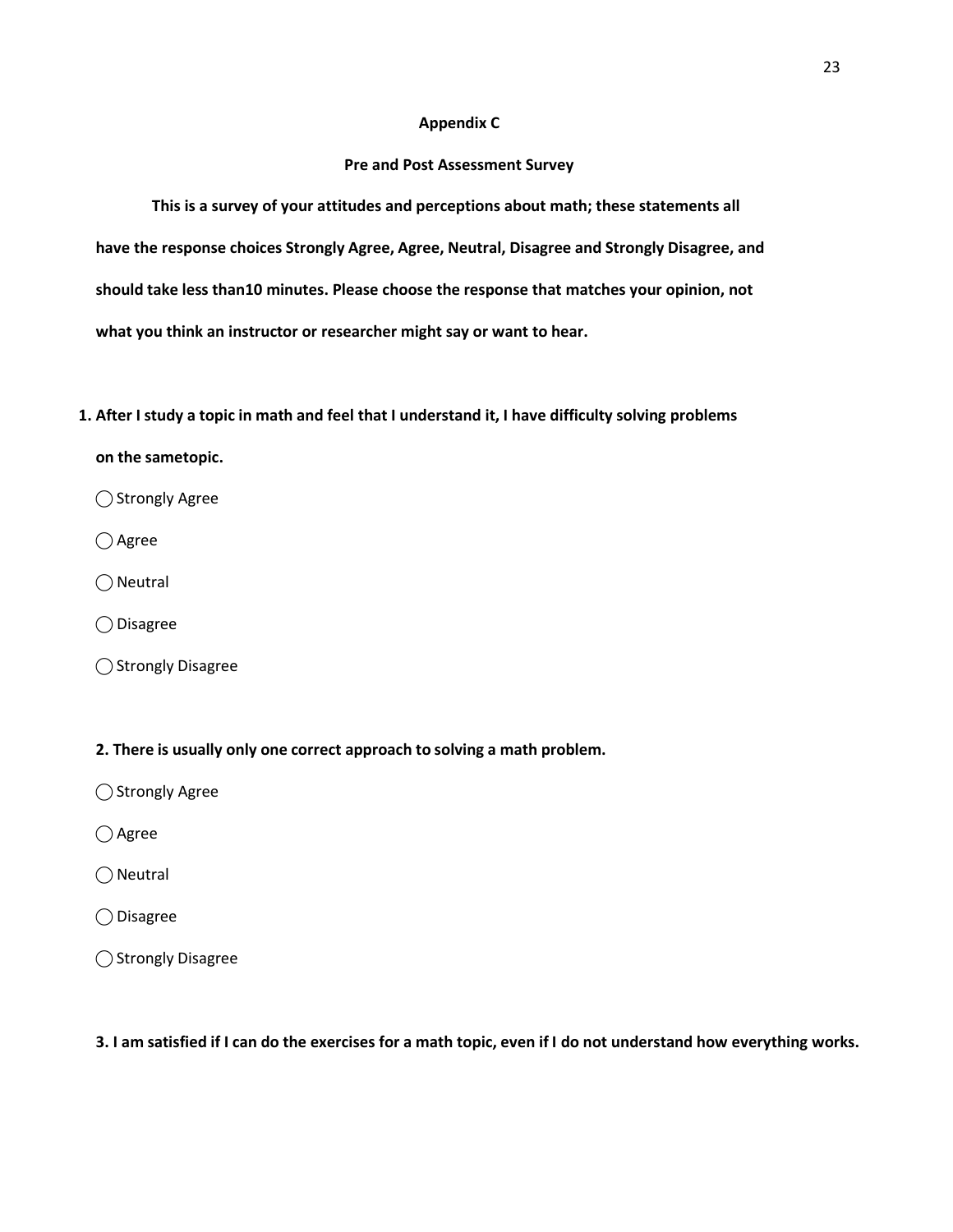○ Strongly Agree

○ Agree

 $\bigcirc$  Neutral

⃝ Disagree

⃝ Strongly Disagree

**4. I do not expect formulas to help my understanding of mathematical ideas, they are**

**just for doingcalculations.**

○ Strongly Agree

○ Agree

 $\bigcirc$  Neutral

⃝ Disagree

⃝ Strongly Disagree

**5. Math ability is something about a person that cannot be changed very much.**

○ Strongly Agree

○ Agree

 $\bigcirc$  Neutral

⃝ Disagree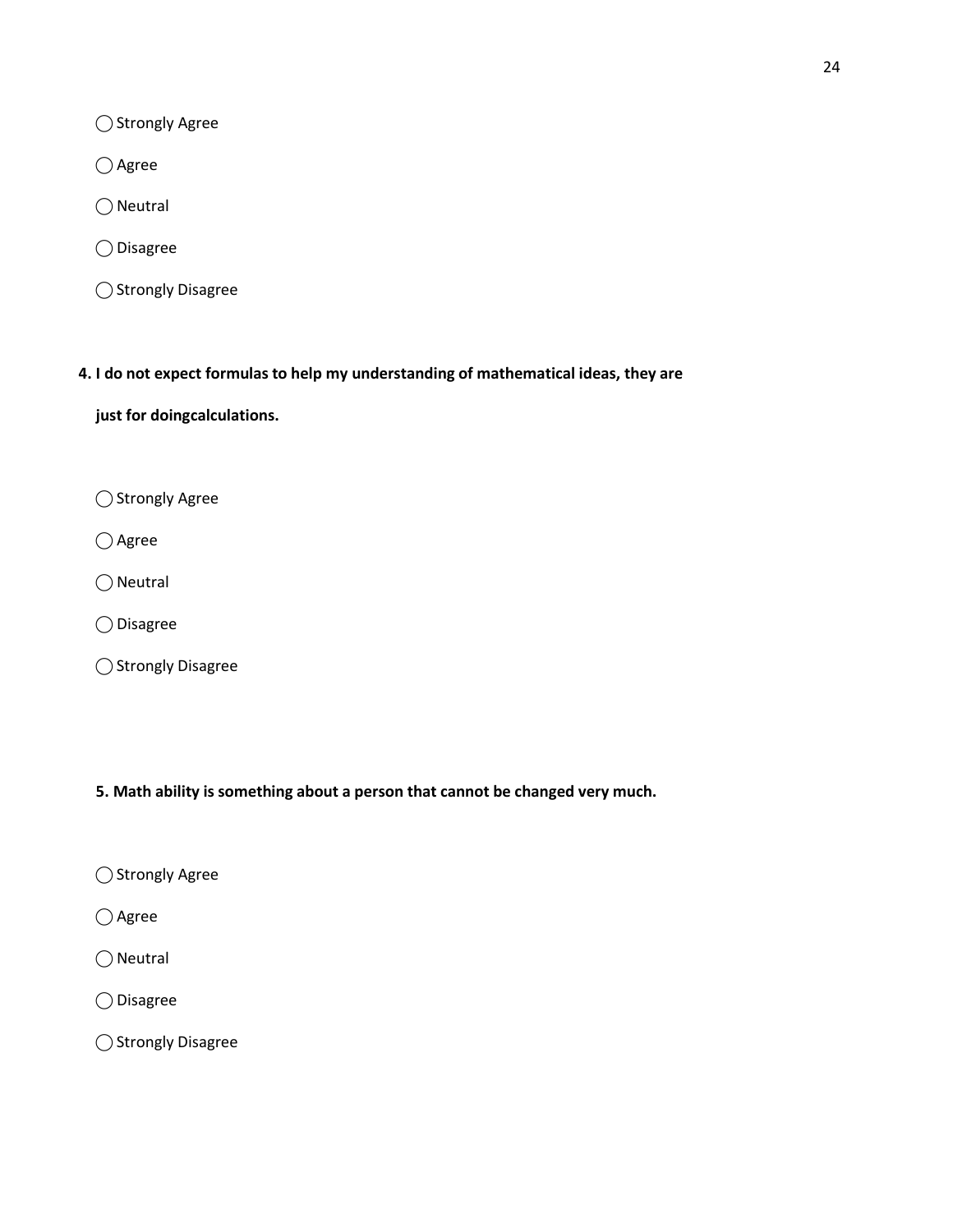**6. Nearly everyone is capable of understanding math if they work at it.**

◯ Strongly Agree

○ Agree

 $\bigcirc$  Neutral

⃝ Disagree

⃝ Strongly Disagree

**7. Understanding math means being able to recall something you have read or been shown.**

○ Strongly Agree

○ Agree

 $\bigcap$  Neutral

⃝ Disagree

⃝ Strongly Disagree

8. If I am stuck on a math problem for more than ten minutes, I give up or get help from someone else.

○ Strongly Agree

○ Agree

 $\bigcap$  Neutral

⃝ Disagree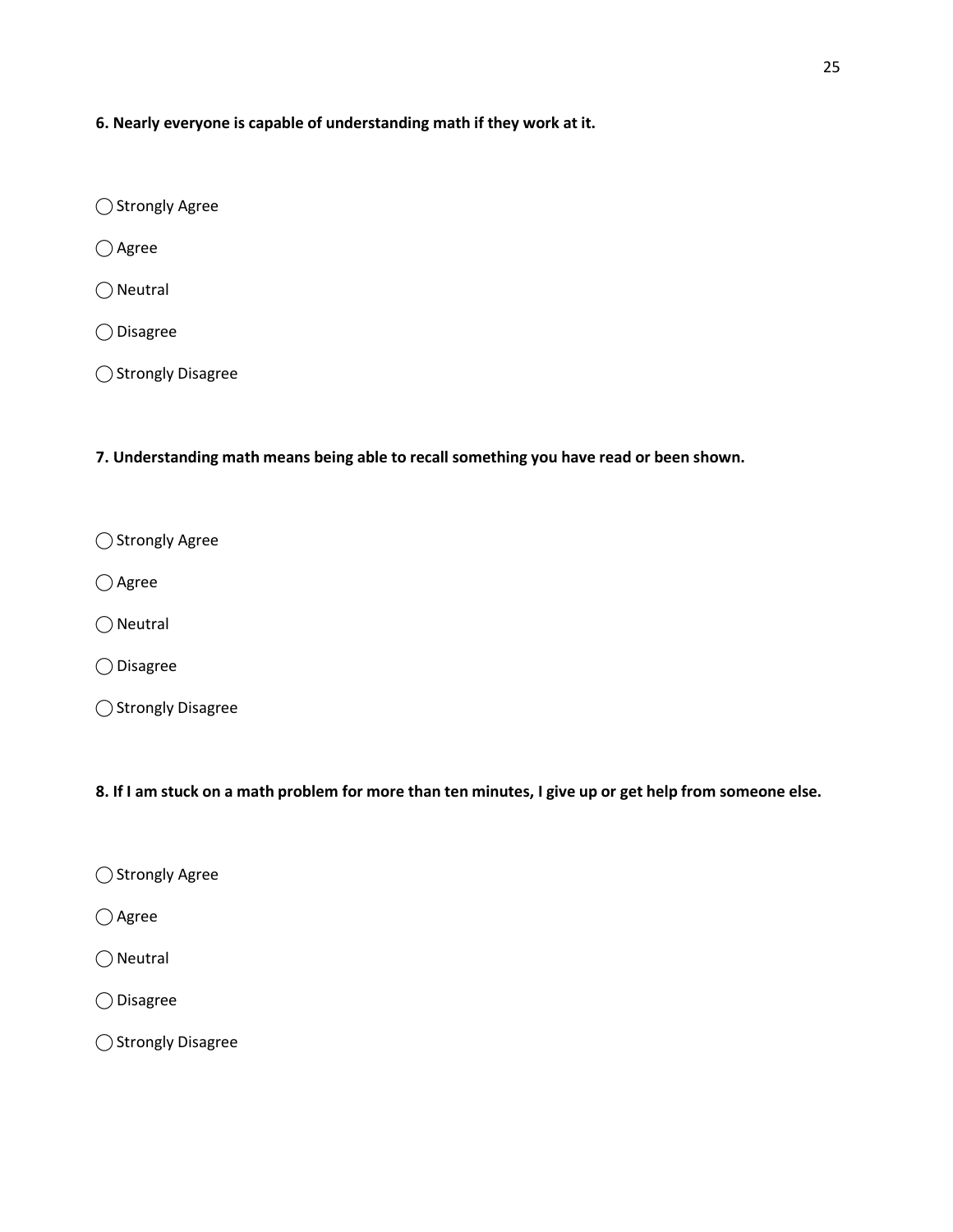**9. I expect the answers to math problems to be numbers.**

◯ Strongly Agree

○ Agree

 $\bigcirc$  Neutral

⃝ Disagree

⃝ Strongly Disagree

## **10. If I do not remember a particular formula needed to solve a problem on a math exam,**

**there's nothingmuch I can do to come up with it.**

⃝ Strongly Agree

○ Agree

 $\bigcirc$  Neutral

⃝ Disagree

⃝ Strongly Disagree

## 11. In math, it is important for me to make sense out of formulas and procedures before I use them.

○ Agree

 $\bigcirc$  Neutral

⃝ Disagree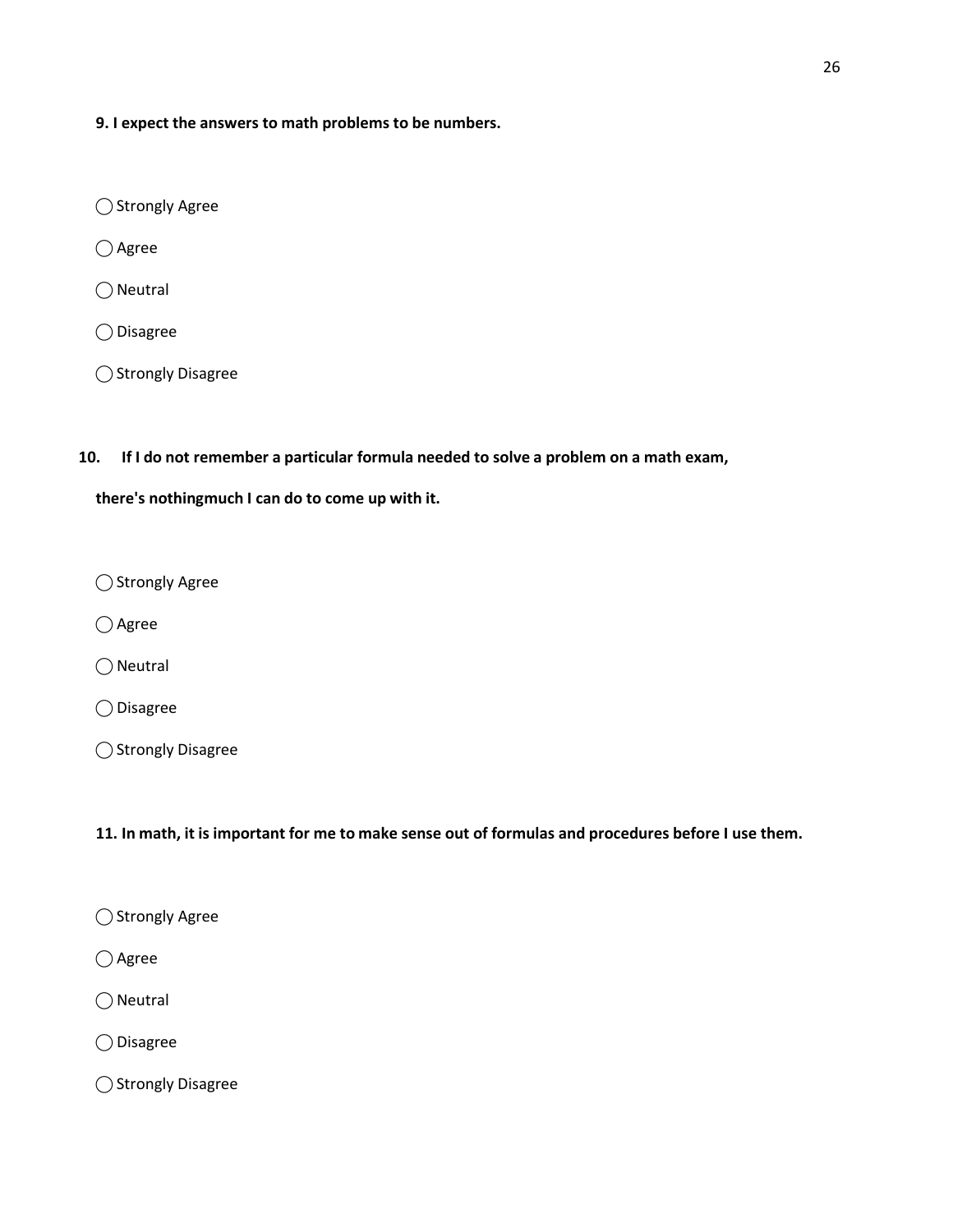**12. I enjoy solving math problems.**

⃝ Strongly Agree

○ Agree

◯ Neutral

⃝ Disagree

⃝ Strongly Disagree

**13. Learning math changes my ideas about how the world works.**

⃝ Strongly Agree

○ Agree

 $\bigcirc$  Neutral

⃝ Disagree

⃝ Strongly Disagree

**14. I often have difficulty organizing my thoughts during a math test.**

○ Strongly Agree

○ Agree

 $\bigcirc$  Neutral

⃝ Disagree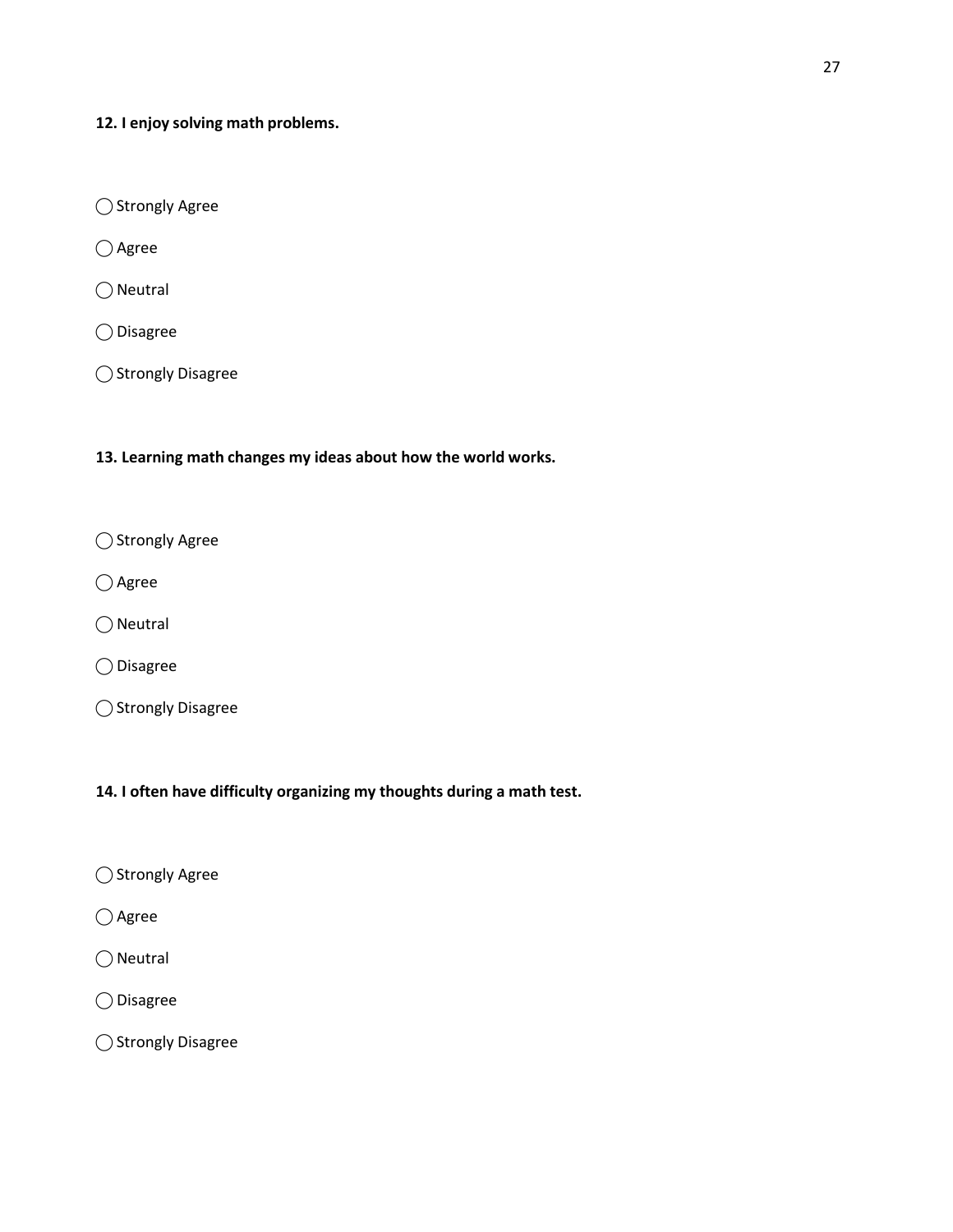**15. Reasoning skills used to understand math can be helpful to me in my everyday life.**

◯ Strongly Agree

○ Agree

 $\bigcirc$  Neutral

⃝ Disagree

⃝ Strongly Disagree

**16. To learn math, the best approach for me is to memorize solutions to sample problems.**

○ Strongly Agree

○ Agree

 $\bigcirc$  Neutral

⃝ Disagree

⃝ Strongly Disagree

**17. No matter how much I prepare, I am still not confident when taking math tests.**

⃝ Strongly Agree

○ Agree

 $\bigcirc$  Neutral

⃝ Disagree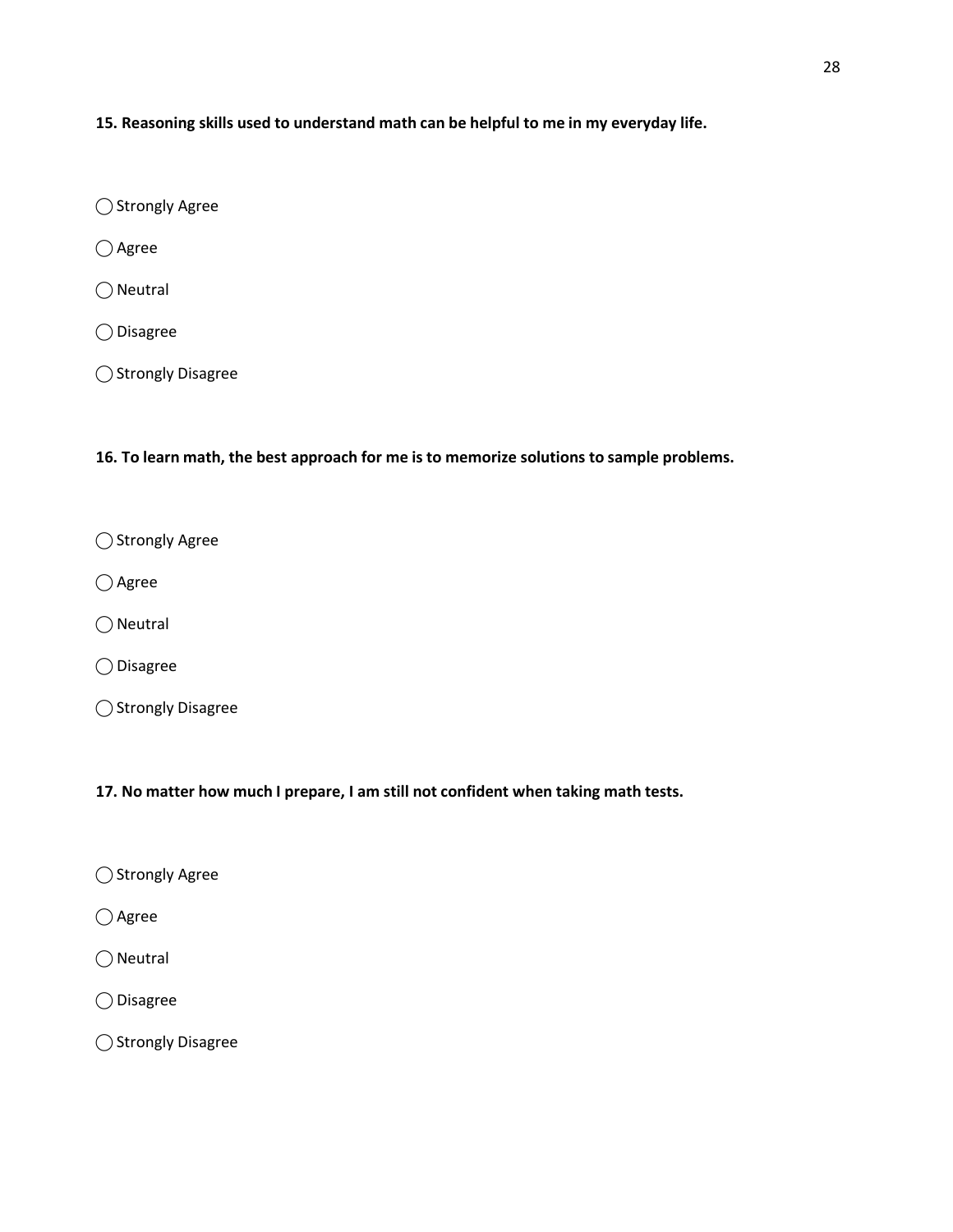**18. It is a waste of time to understand where math formulas come from.**

- ◯ Strongly Agree
- Agree
- $\bigcirc$  Neutral
- ⃝ Disagree
- ⃝ Strongly Disagree
- **19. We use this statement to discard the survey of people who are not reading the questions.**

**Please selectAgree (not Strongly Agree) for this question. (Filter statement; discard data for** 

**respondents that do not choose Agree here.)**

◯ Strongly Agree

○ Agree

 $\bigcirc$  Neutral

⃝ Disagree

⃝ Strongly Disagree

## **20. I can usually figure out a way to solve math problems.**

- ⃝ Strongly Agree
- Agree
- $\bigcirc$  Neutral
- ⃝ Disagree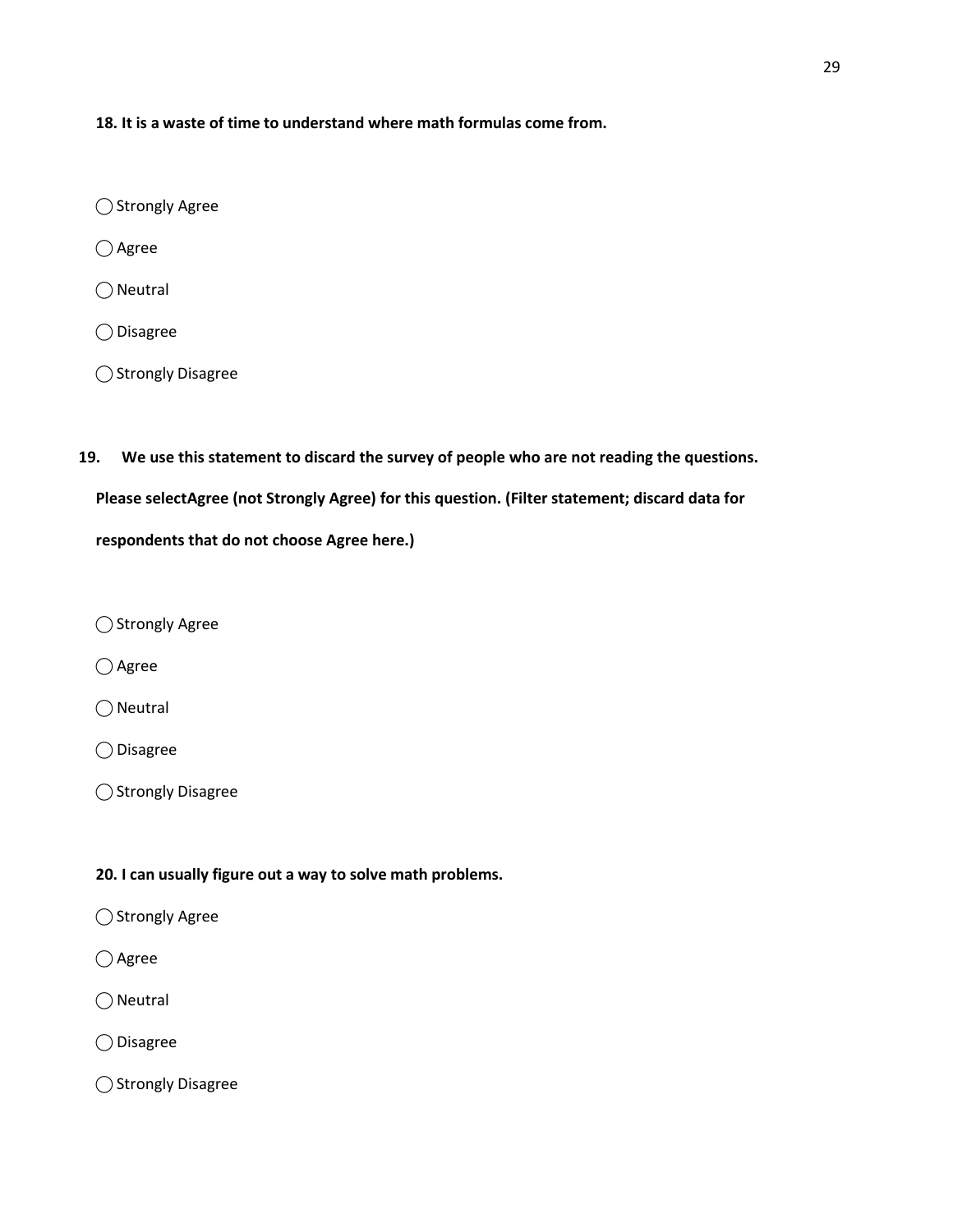**21. School mathematics has little to do with what I experience in the real world.**

◯ Strongly Agree

○ Agree

 $\bigcirc$  Neutral

⃝ Disagree

⃝ Strongly Disagree

**22. Being good at math requires natural (i.e. innate, inborn) intelligence in math.**

○ Strongly Agree

○ Agree

 $\bigcirc$  Neutral

⃝ Disagree

⃝ Strongly Disagree

**23. When I am solving a math problem, if I can see a formula that applies then I don't**

**worry about theunderlying concepts.**

◯ Strongly Agree

○ Agree

 $\bigcirc$  Neutral

⃝ Disagree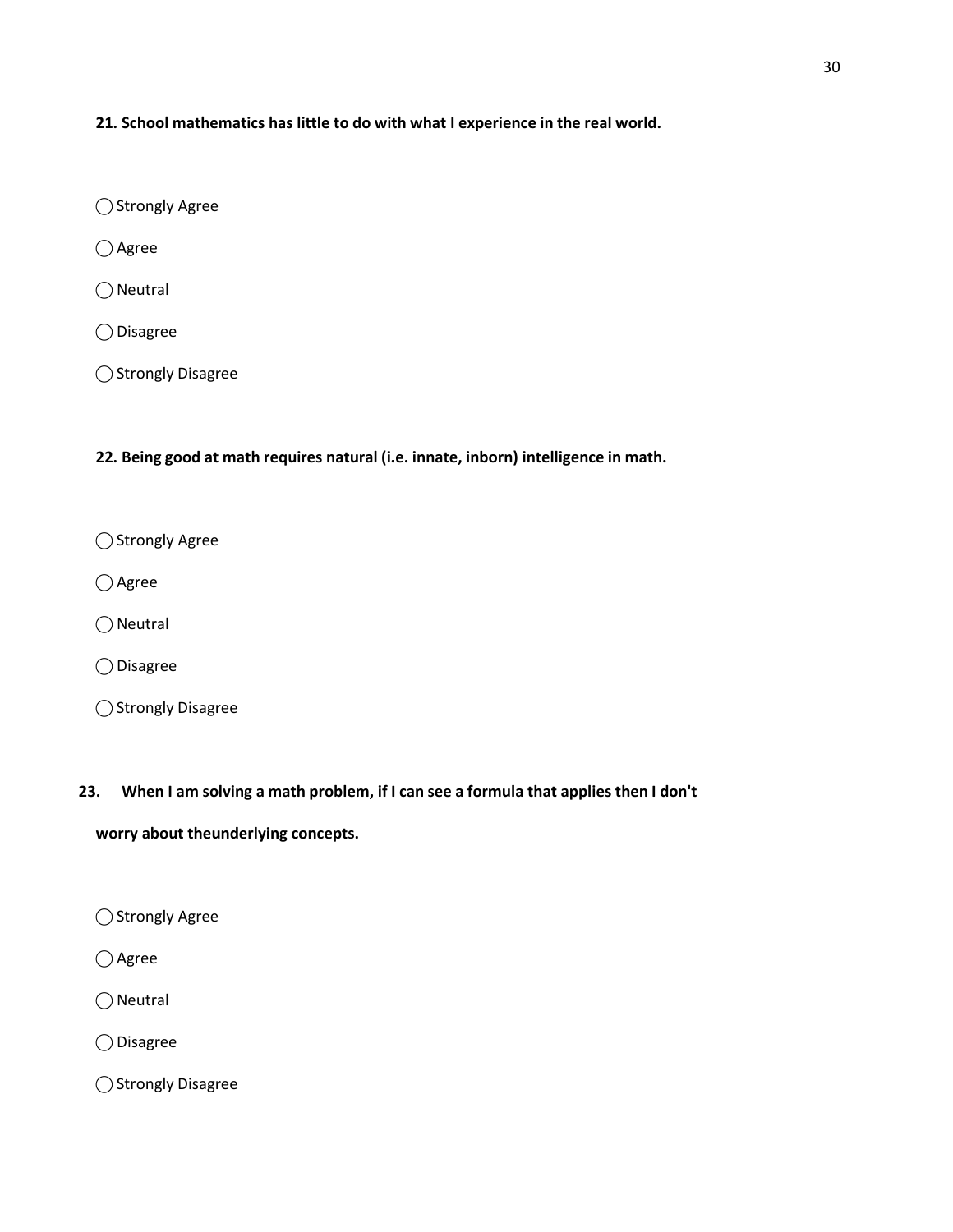24. If I get stuck on a math problem, there is no chance that I will figure it out on my own.

◯ Strongly Agree

○ Agree

 $\bigcirc$  Neutral

⃝ Disagree

⃝ Strongly Disagree

## **25. When learning something new in math, I relate it to what I already know rather than just**

**memorizing itthe way it is presented.**

○ Strongly Agree

○ Agree

 $\bigcirc$  Neutral

⃝ Disagree

⃝ Strongly Disagree

**26. I avoid solving math problems when possible.**

⃝ Strongly Agree

 $\bigcap$  Agree

 $\bigcirc$  Neutral

⃝ Disagree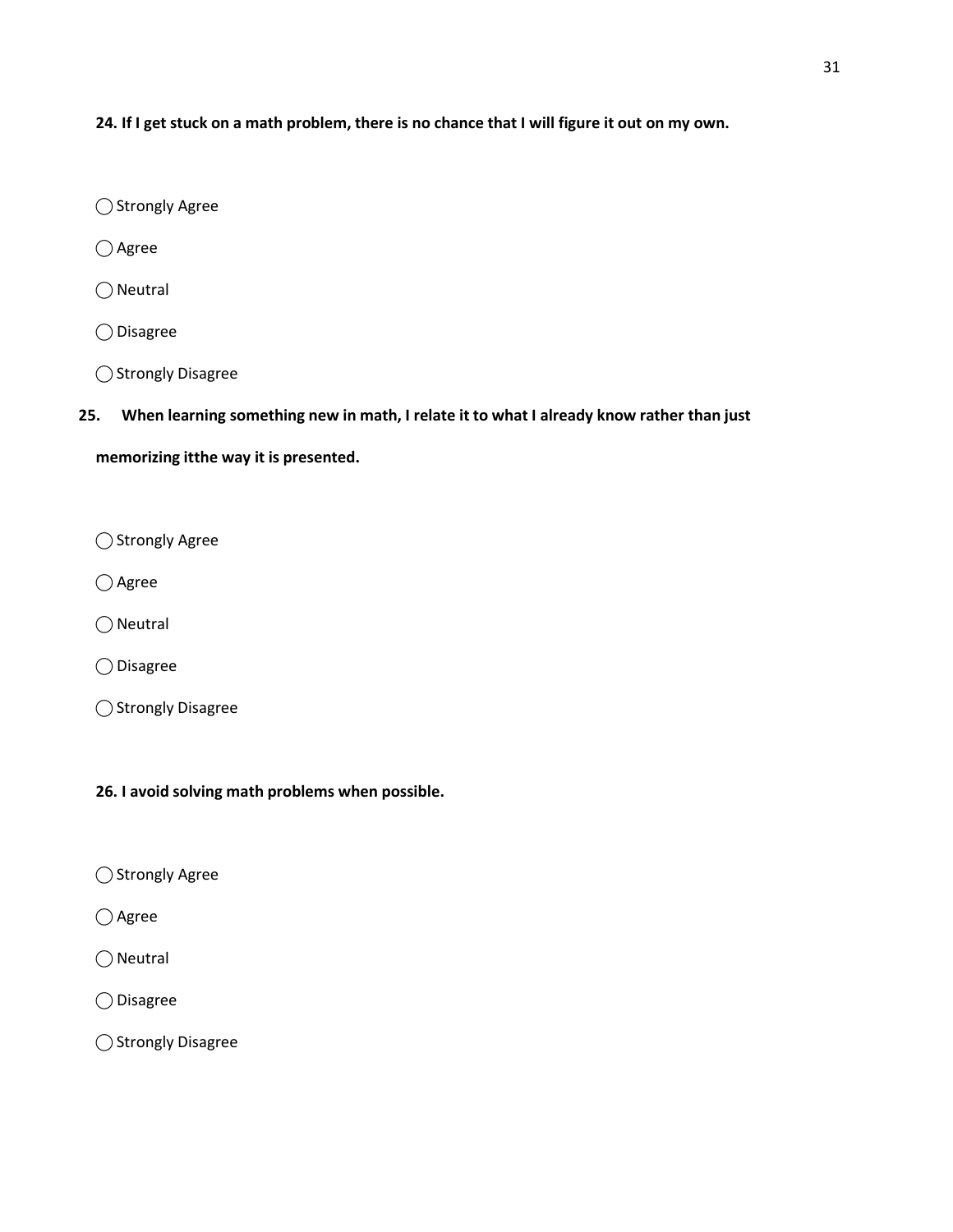27. I think it is unfair to expect me to solve a math problem that is not similar to any example

**in class or thetextbook, even if the topic has been covered in the course.**

⃝ Strongly Agree

 $\bigcirc$  Agree

 $\bigcirc$  Neutral

⃝ Disagree

⃝ Strongly Disagree

## **28. All I need to solve a math problem is to have the necessary formulas.**

⃝ Strongly Agree

○ Agree

 $\bigcirc$  Neutral

⃝ Disagree

⃝ Strongly Disagree

**29. I get upset easily when I am stuck on a math problem.**

⃝ Strongly Agree

 $\bigcap$  Agree

 $\bigcirc$  Neutral

⃝ Disagree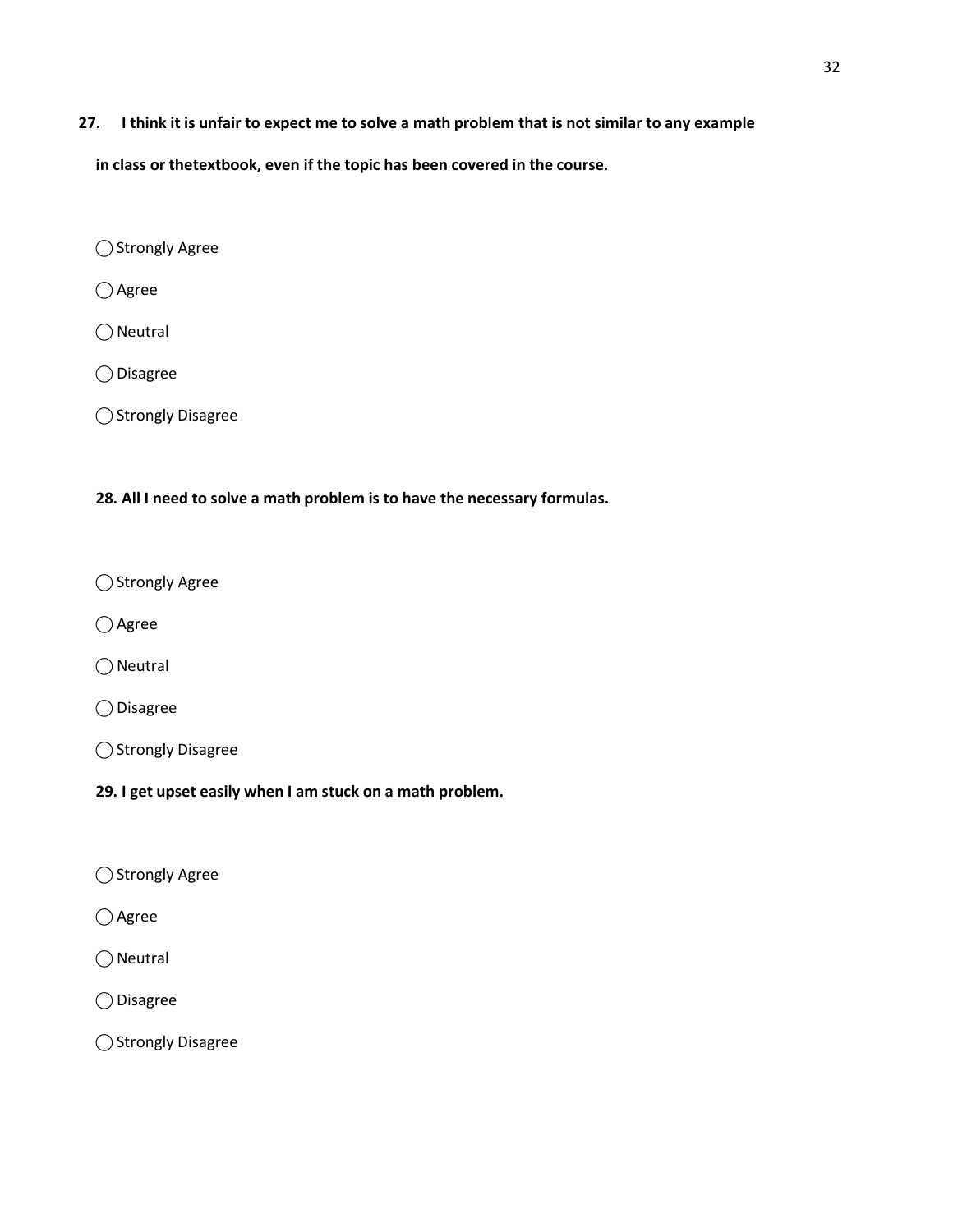30. Showing intermediate steps for a math problem is not important as long as I can find the correct answer.

◯ Strongly Agree

○ Agree

 $\bigcirc$  Neutral

⃝ Disagree

⃝ Strongly Disagree

## **31. For each person, there are math concepts that they would never be able to**

## **understand, even if theytried.**

⃝ Strongly Agree

○ Agree

 $\bigcirc$  Neutral

⃝ Disagree

⃝ Strongly Disagree

## **32. I only learn math when it is required.**

⃝ Strongly Agree

○ Agree

 $\bigcirc$  Neutral

⃝ Disagree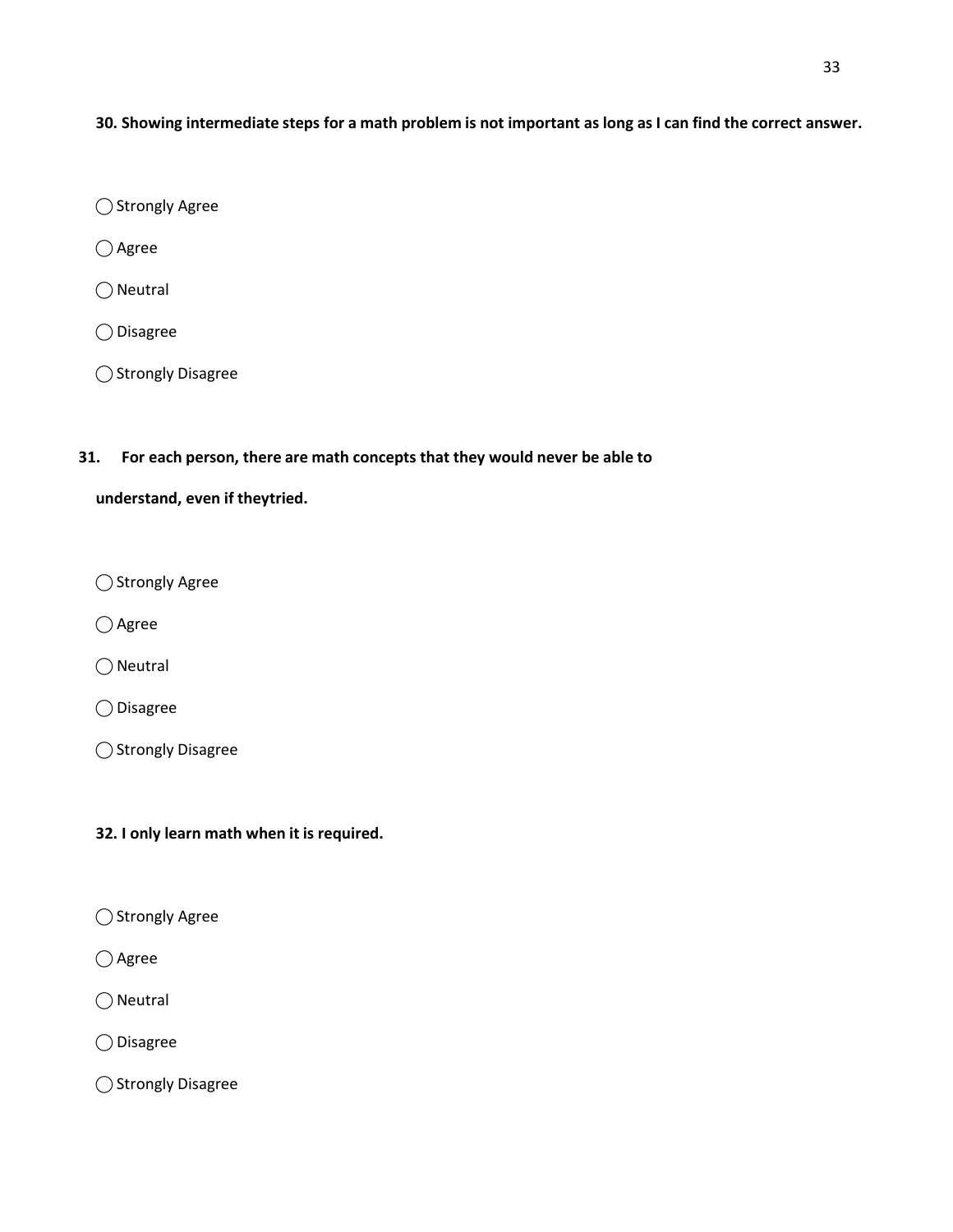## **Appendix D**

## **Pre and Post Assessment Question**

**Please read the following question.**

**Question:** Is one package of 6 crackers for \$1.50 or 3 packages of 6 crackers for \$2.70 a better

value? Hint:find the price per cracker.

**Please use the space given below to answer this word question:**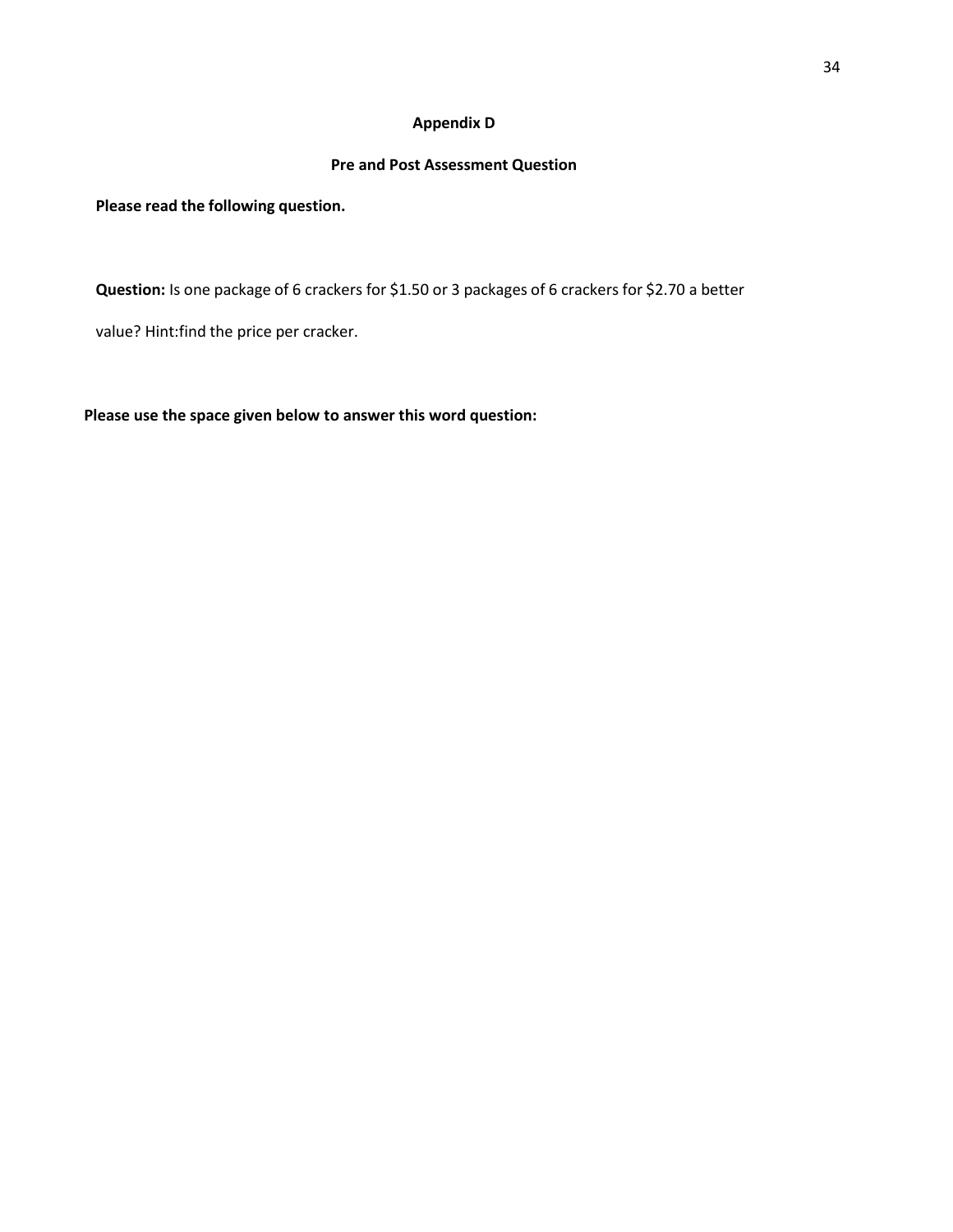## **Appendix E**

## **Hands on Activity:**

1. Find 2 envelopes labeled A and B

2. Each envelope has a price on it and a representative amount of paper coins

3. Open A and remove 1 pack of cardboard crackers bought as a single pack from a vending machine and thepaper coins

4. Count the crackers

5. Using the paper coins provided, divide the total price of packet A by the number of crackers in package A tofind price per cracker.

6. Determine the equation for the total price of any number of crackers as a function of X:  $TP(X)$  = price percracker  $*$  X (number of crackers)

7. Open packet B. Remove 3 packs of cardboard crackers bought in a single pack from a grocery store and thepaper coins

8. Find the total number of crackers by counting the crackers

9. Using the paper coins provided, divide the total price listed on Envelope B by the total number